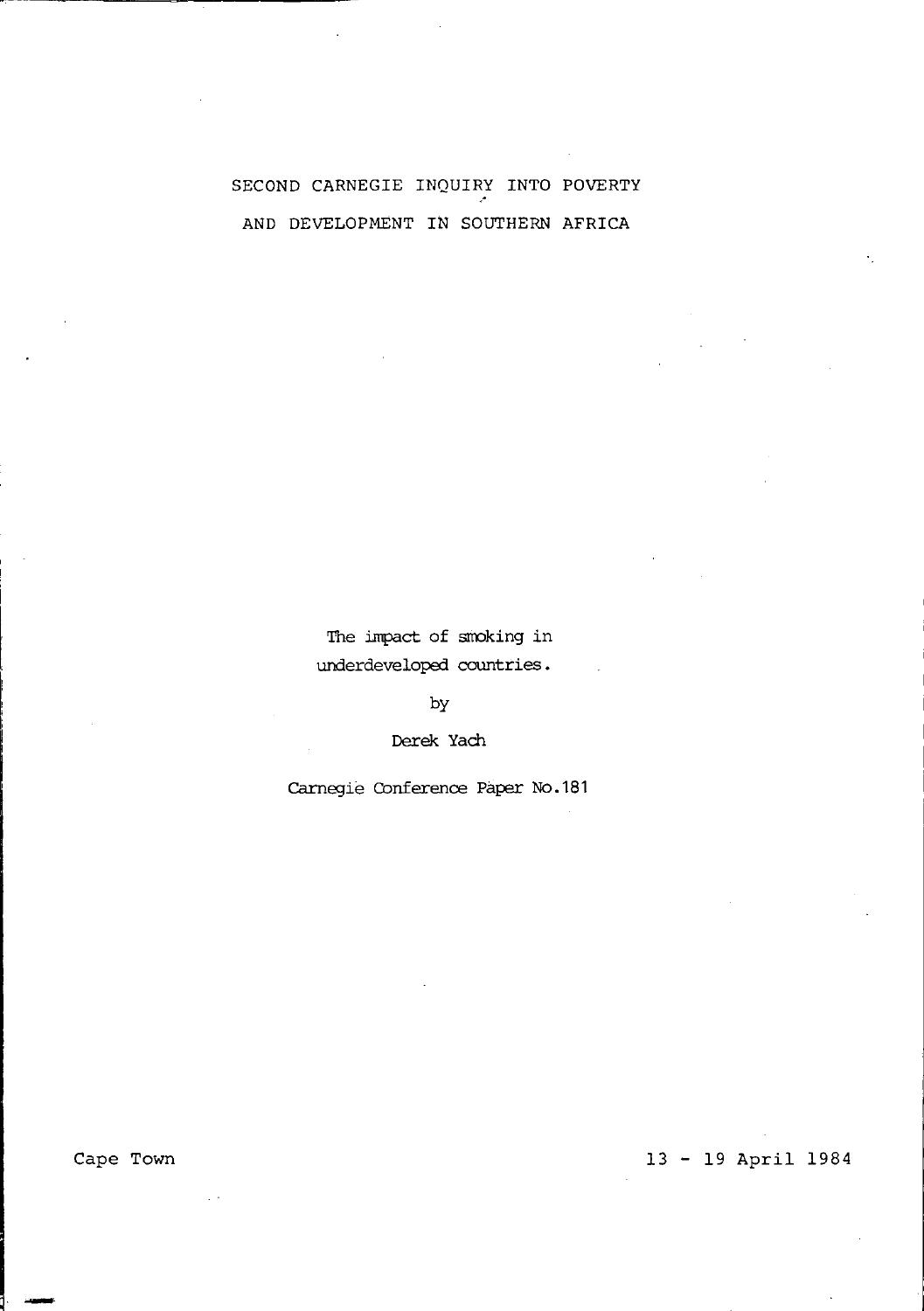# YTAETOS OFM. PHADELL HUSBARD STODIE ADIRDA ATTAINMENT COMBUSOURGE, CAA

# $ISBN^{\infty}$  0 7992 0639 3

Lesinareon Ascolmativana.

136

AAY 20187

180 AM BAY 5 TOP OF THE CITY AT BIT

13 - 19 April 1988

 $\overline{\mathcal{M}}_i$  .3

Printed by the Printing Department University of Cape Town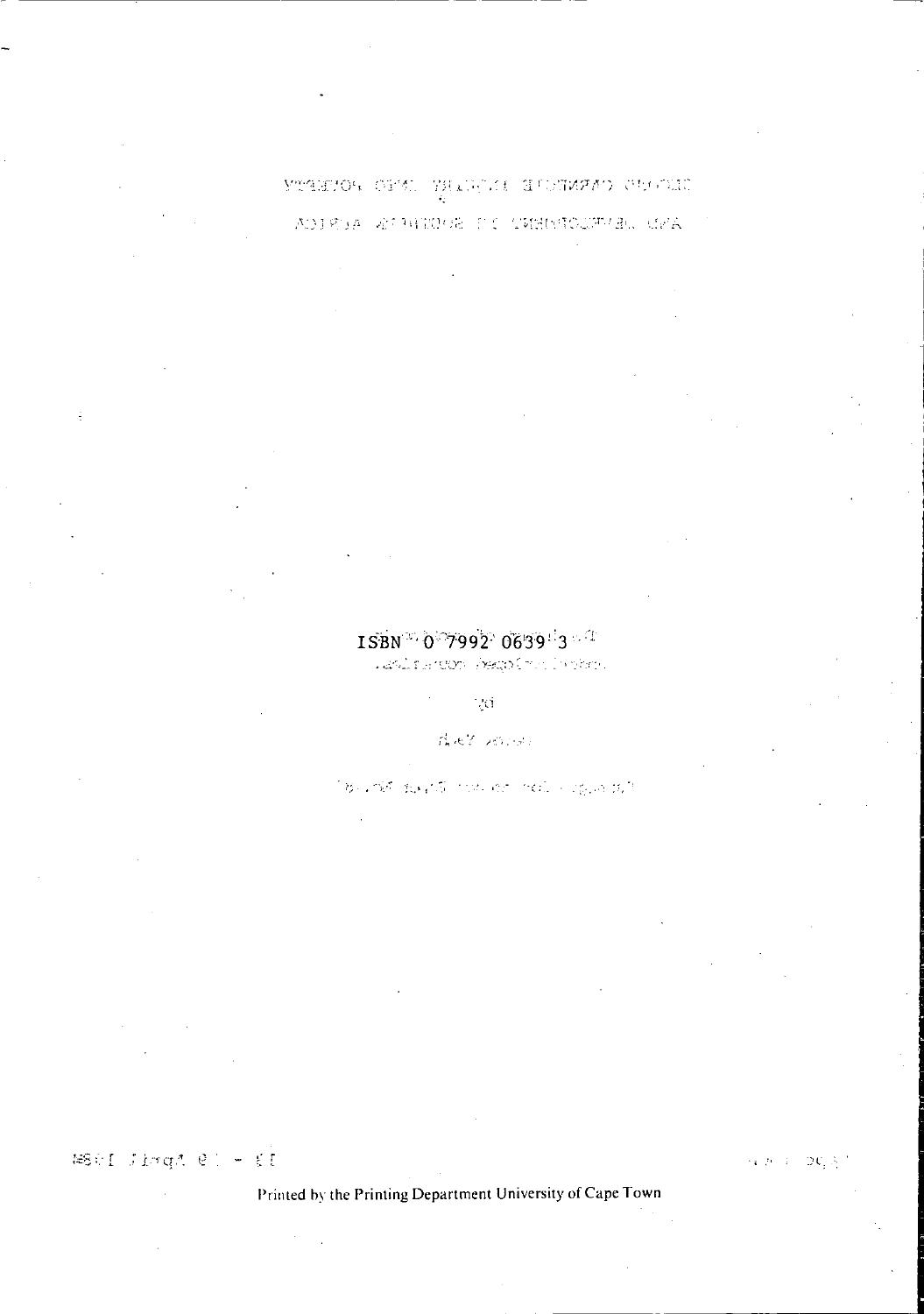### LIST OF CONTENTS

1. Introduction

- 11. Smoking in developed countries
	- (a) Introduction
	- (b) Health effects
	- (c) Declining consumption
- 111. Smoking and its effects in underdeveloped countries
	- (a) Increase in tobacco production in Africa
	- (b) Export earnings
	- (c) Tobacco Transnational Corporations in Africa
	- (d) TTC penetration into new markets.
		- *(i)*  introduction
		- $(iii)$ advertising in underdeveloped countries
		- (iii) increased cigarette consumption
		- (iv) smoking and social class
		- (v) smoking in children
		- (vi) tar and nicotine levels in underdeveloped areas
	- (e) Health effects of smoking in underdeveloped countries
		- (i) introduction
		- $(iii)$ lung cancer
		- $(iii)$ smoking, infections and cancer
			- (iv) smoking and occupation
			- (v) effects of smoking on health services
	- (f) Effects of smoking on agriculture
		- *(i)* food imports
		- (ii) deforestation
		- (iii) unemployment

(g) Economic implications of smoking

.1V. Anti-smoking legislation

v. Conclusions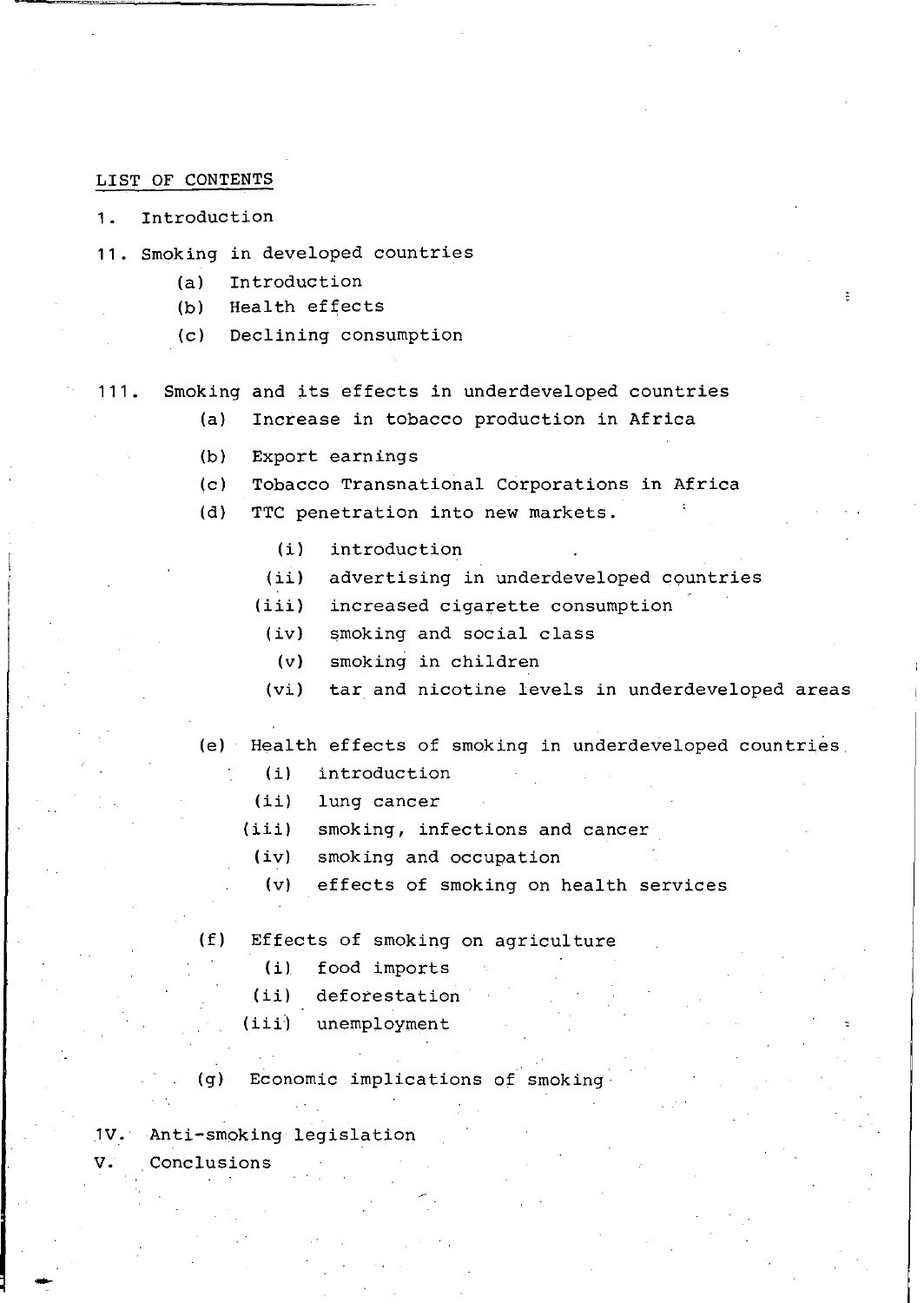$\mathbf{r}$ 

" '

 $\mathbf{r}$ 

The World Health Organization (WHO) regards smoking as the greatest singie preventable cause of disease, disability and death with up to one million premature deaths occuring annually because of the habit. This paper traces the growth of the tobacco industry in developed countries. It then shows that the industrys' response to restrictive smoking legislation 'in developed countries has led to greater' penetration of underdeveloped areas. The health and agricultural impact of smoking in these countries is discussed with particular **reference** to~ **the"** poor~r" **Eiectors of underdeveloped' countries.**  The paper concludes by reviewing approaches suggested or taken by countries to prevent smoking.

Information about smoking rates and smoking-related diseases among underdeveloped countries in Africa is scanty. Where available, such data has been used; otherwise reports from other underdeveloped countries are cited. With regard to ", South Africa, race classifications have been- used as the best available proxy of socio-economic class.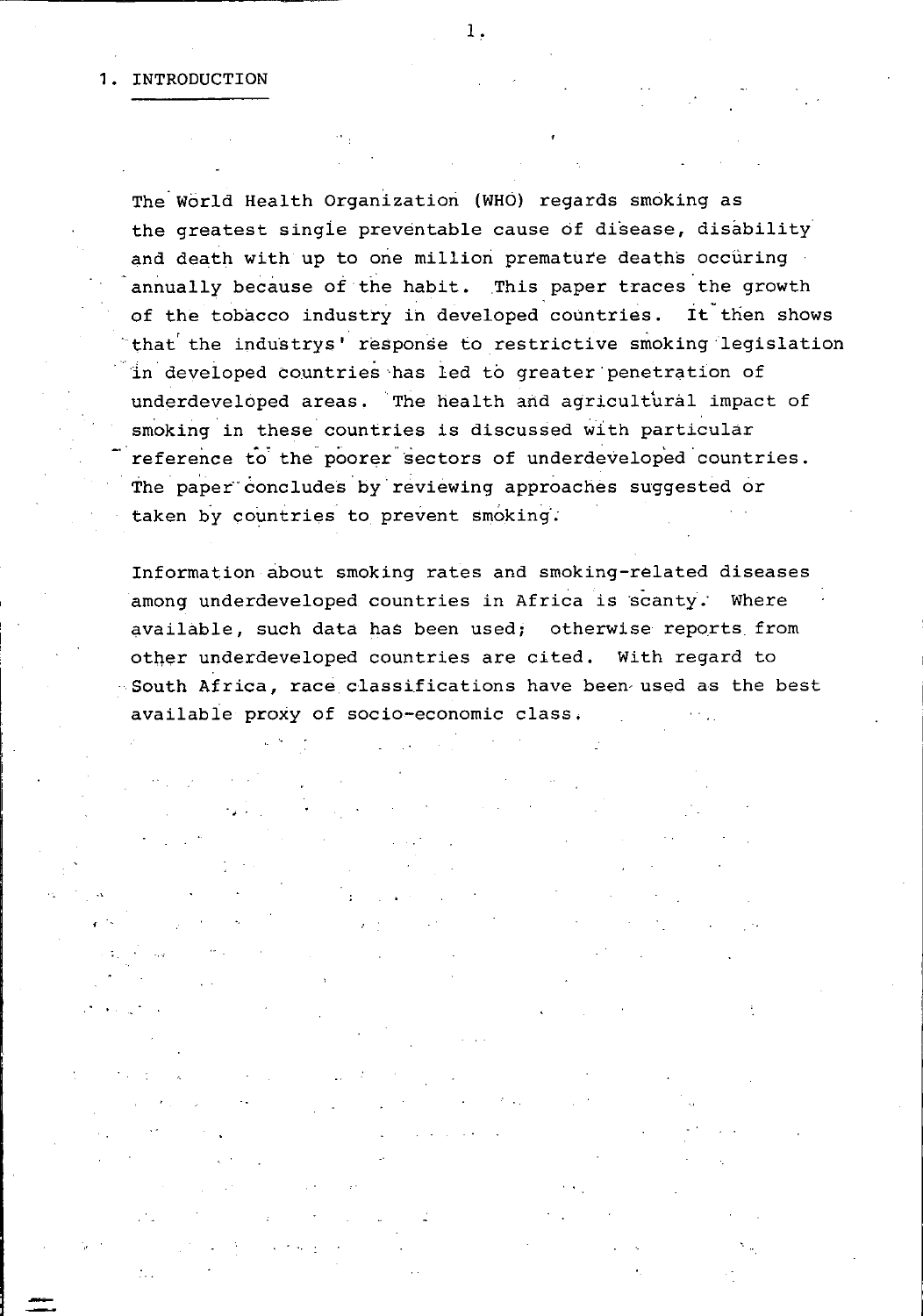## 11. Smoking in Developed Countries Introduction

The conquests of the New World following Columbus's explorations brought about the introduction of many new crops and diseases to Western Europe. Sir Walter Raleigh's (1) importation of tobacco must surely rank as important as the concurrent introduction of syphilis (2) to the British! It was only after the Crimean War that.commercial production of cigarettes began. From then, there was a steady rise in male cigarette consumption in the United Kingdom that peaked after the 2nd World War. Female consumption followed a similar trend except that it occurred thirty years later (figure 1). Opposition to cigarettes was initially based on religious, moral and aesthetic principles with little emphasis on the health consequences. In fact, between 1895 and 1909, twelve American States banned cigarette sales - this was repealed in 1927.

## (b) Health effects

"...lothesome to the eye, hateful to the nose, harmful to the brain, dangerous to the lungs, and in the black stinking fume thereof nearest resembling the horrible stigian smoke of the pit that is bottomlesse." King James 1 of England.  $1566-1626$  (1)

First evidence that smoking effected health was provided in 1938 when Professor Pearl of Johns Hopkins University showed in a study of smoking and longevity, that 46% of smokers lived longer than 60 years, compared to 67% of non-smokers (2). In the 1950's, Doll, Hill, Hammond and Horn, showed in prospective studies that smokers had increased cancer and overall death rates  $(3)$ . Since then, it has been estimated that smoking accounts for 15-20% Of all British deaths, a quarter of all United States cancer deaths and at least one million premature deaths each year in the world.

Recent major reports  $(1,4)$  have summarised the health effects of smoking in developed countries. They clearly show that smoking results in an increased risk of early death from all causes; that it in particular increases the smokers risk of dying of lung cancer, chronic obstructive lung disease and coronary heart disease and that it results in increased prevalences of chronic bronchitis, emphysema, chronic sinusitis, peptic ulcer disease, arteriosderotic heart disease and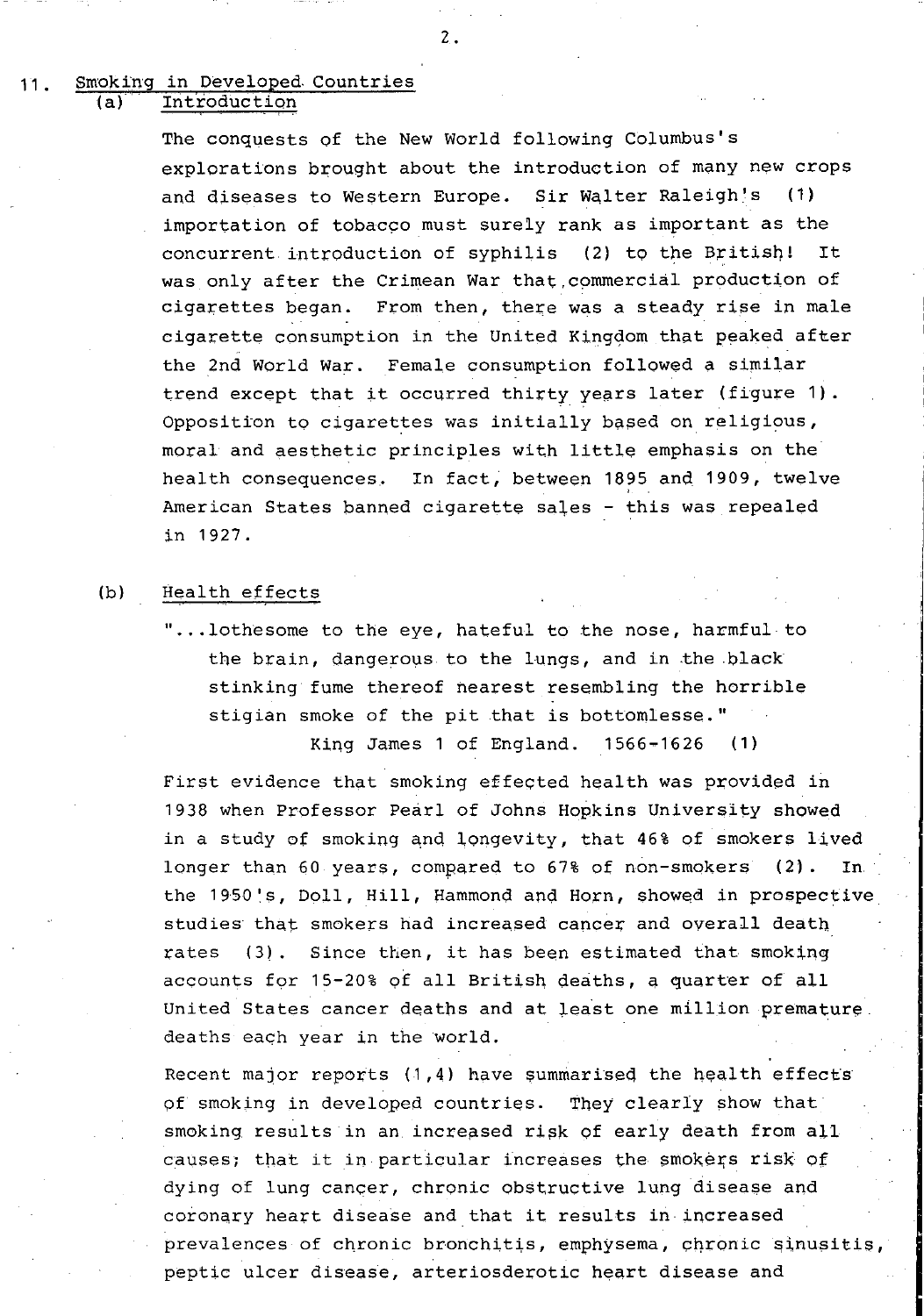FIGURE 1



Source: Royal College of Physicians, 1983. (1).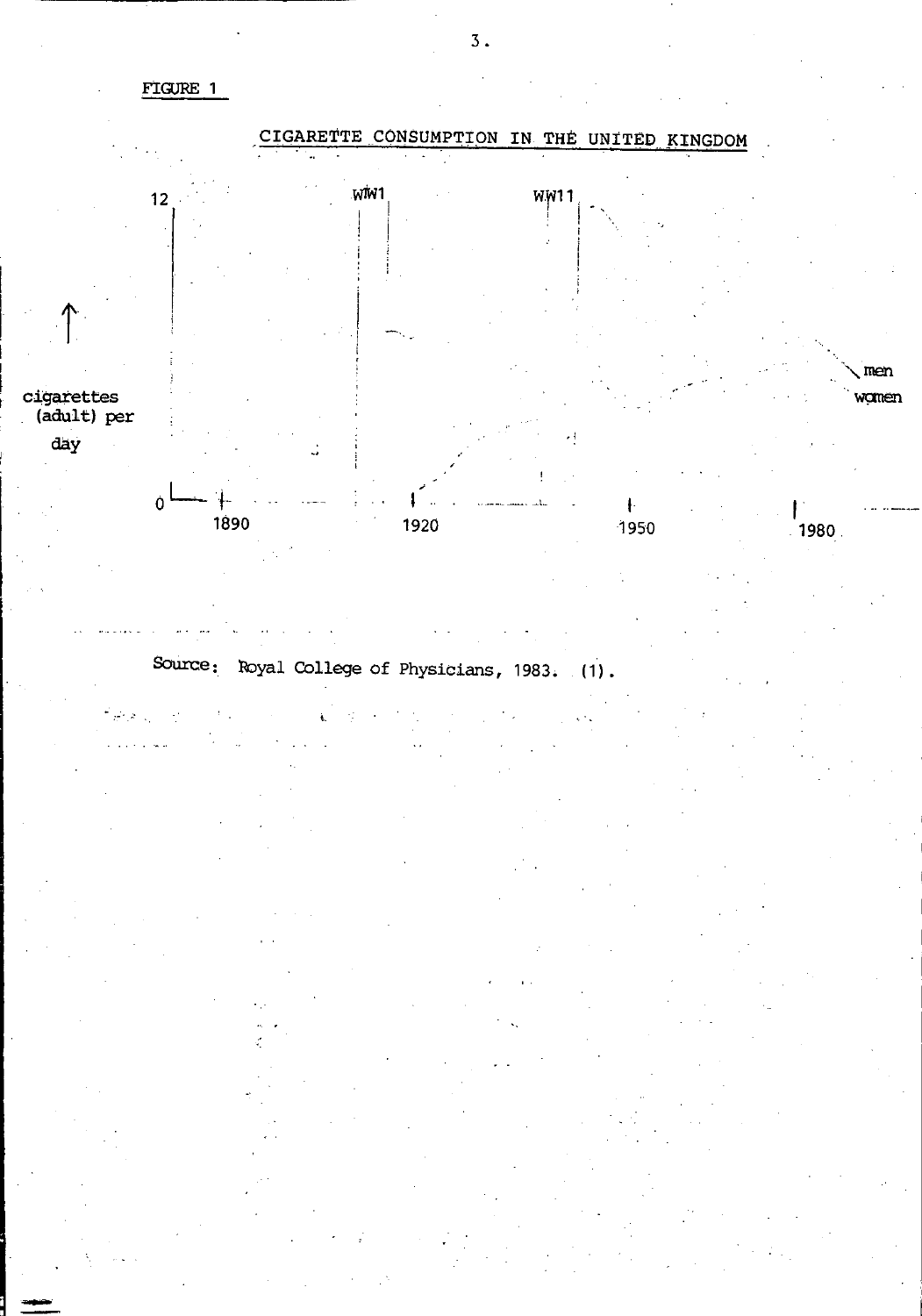TABLE 1

MAJOR TOXIC AGENTS IN THE GAS PHASE OF CIGARETTE SMOKE (UNAGED)

|                                 | Biologic Activity |  |
|---------------------------------|-------------------|--|
| DimethyInitrosamine             |                   |  |
| Ethylemthyinitrosamine          |                   |  |
| DicthyInitrosamine              |                   |  |
| Nitrosopyrrolidine              | с                 |  |
| Other nitrosamines              |                   |  |
|                                 |                   |  |
| (4 compounds)                   |                   |  |
| Hydrazine                       |                   |  |
| Vinyl chloride                  |                   |  |
| Urethane                        | T 1               |  |
|                                 |                   |  |
| Formaldehyde                    | CT.CoC            |  |
| Hydroqyn cyanide                | CT, T             |  |
| Acetaldehyde                    | CТ                |  |
|                                 |                   |  |
| Nitrogen oxides                 |                   |  |
|                                 | т                 |  |
| Ammonia                         | T?                |  |
| Pyridine                        | Τ?                |  |
| Carbon monoxide                 | т                 |  |
| Wynder, 1979<br>(55)<br>Source: |                   |  |

TABLE 2

 $\bar{z}$ 

MAJOR TOXIC AGENTS IN THE PARTICULATE MATTER OF CIGARETTE SMOKE (UNAGED)

addy and the case

| Benzo (a) pyrene<br>5-Methylchrysene<br>Benzo(j)fluoranthene<br>Benz (a) anthracene<br>Other polynuclear aeromatic<br>hydrocarbons (20 compounds)<br>Dibenz(aj)acridine<br>Dibenz(a,h)acridine | т1<br>Τ1<br>т1<br>$\prime$<br>Τ1<br>Τ1<br>T1<br><b>T1</b> |
|------------------------------------------------------------------------------------------------------------------------------------------------------------------------------------------------|-----------------------------------------------------------|
| $Dipenzo(c,q)$ carbazole                                                                                                                                                                       | T 1                                                       |
| Pyrene                                                                                                                                                                                         | CoC<br>CoC                                                |
| Fluroanthene<br>$Benzo(q,h,i)$ perylene                                                                                                                                                        | $_{\rm coc}$                                              |
| Other polynuclear aromatic<br>hydrocarbons (10 compounds)                                                                                                                                      | CoC                                                       |
| Naphthalenes                                                                                                                                                                                   | $_{\rm{CoC}}$                                             |
| 1-Methylindoles                                                                                                                                                                                | CoC                                                       |
| 9-Methylcarbazoles                                                                                                                                                                             | CoC                                                       |
| Other neutral compounds                                                                                                                                                                        | CoC                                                       |
| Catechol                                                                                                                                                                                       | $_{\rm coc}$                                              |
| 3-& 4-Methylcatechols                                                                                                                                                                          | $_{\rm coc}$                                              |
| Other catechols (4 compounds                                                                                                                                                                   | CoC                                                       |
| Unknown phenols & Acids                                                                                                                                                                        | CoC                                                       |
| C denotes carcinogen, T1 tumor iniator, CoC cocarcinogen<br>CT cilia toxic agent and T toxic agent.                                                                                            |                                                           |

**----** *lover* 

Ņ. чğ

 $\sim 10^{11}$  km  $^{-2}$  km  $^{-2}$ 

 $\mathcal{L}_{\text{max}}$  and  $\mathcal{L}_{\text{max}}$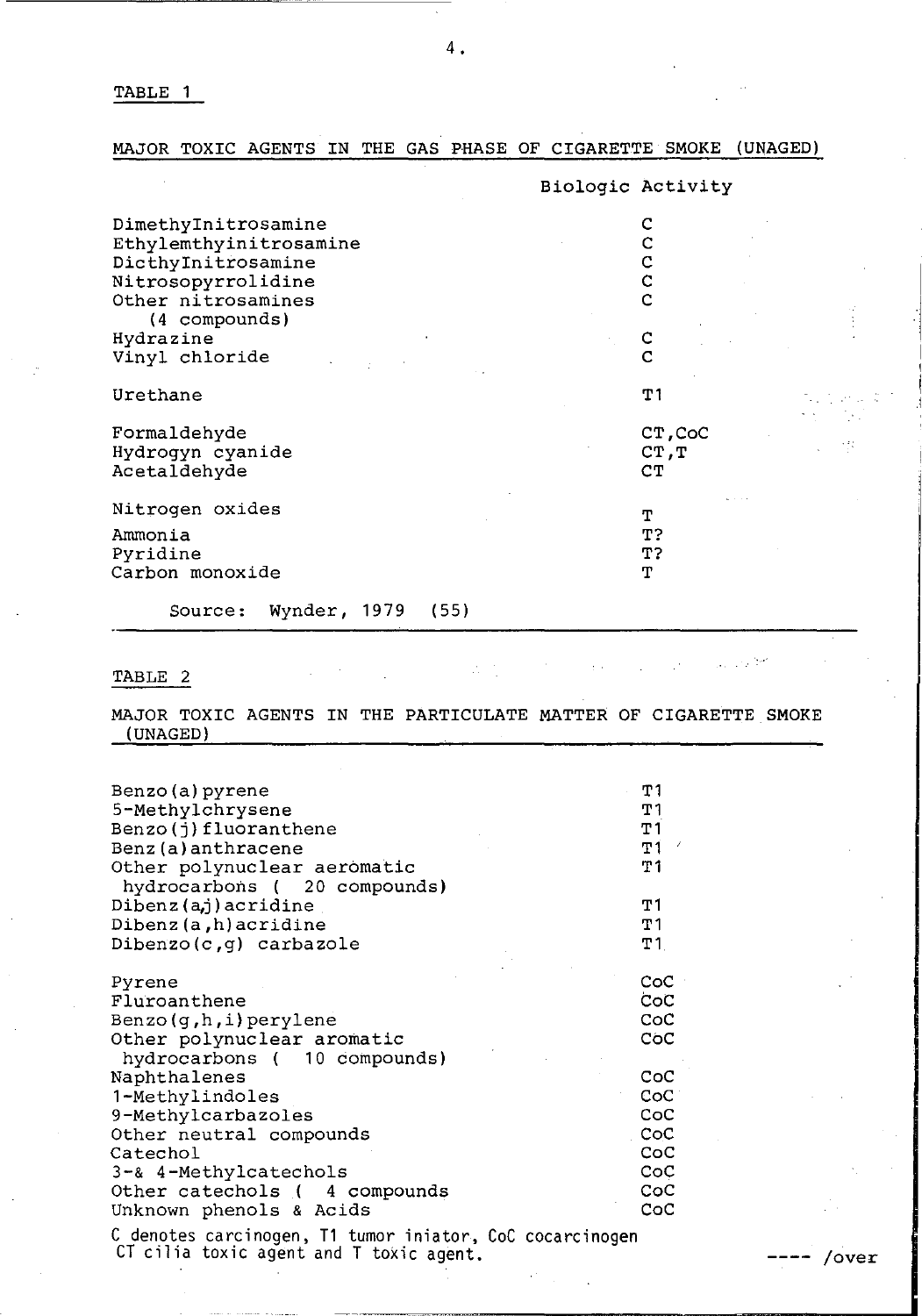## TABLE 2 (CONTINUED)

| Biologic Activity |  |
|-------------------|--|
|                   |  |

| N'-Nitrosonornicotine<br>Other nonvolatile nitrosamines                      |                 |                |  |
|------------------------------------------------------------------------------|-----------------|----------------|--|
| <b>\$-</b> Naphthylamine<br>Other aromatic amines<br>Unknown nitro compounds |                 | BС<br>BC<br>вc |  |
| Polonium-210<br>Nickel compounds<br>Cadmium compounds<br>Arsenic             |                 |                |  |
| Nicotine<br>Minor tobacco alkáloids                                          |                 |                |  |
| Phenol<br>Cresols (3 compounds)                                              |                 | СT<br>CT       |  |
| $S$ ource $\cdot$                                                            | Wvnder 1979 (5) |                |  |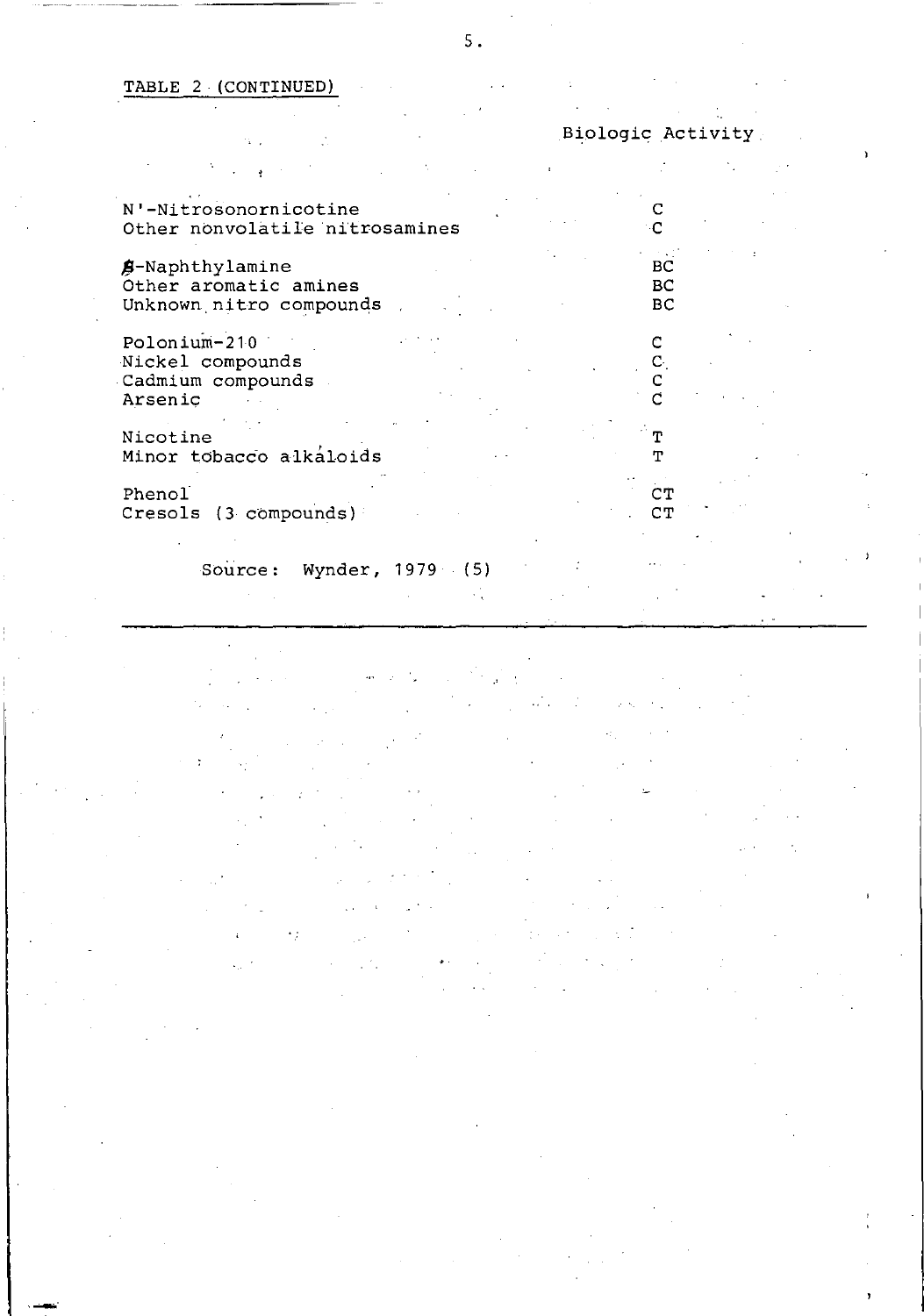acute conditions like influenza. The positive effects of stopping the habit at any age are also well shown. For example, smokers rate of decline in their lung function slows down to that of a non-smoker once they stop (figure 2). These effects are caused or related to innumerable toxic agents present in either the gas or particular phase of a cigarette smoke (table 1 .and 2).

 $\ddot{\phantom{a}}$ 

 $\cdot$  !

The effect of smoking on the developing foetus and growing child have been extensively documented. Smoking results in an increased risk of infertility, earlier menopause, increase in spontaneous abortions and the birth of offspring 200 grams lighter than non-smoking mother's offspring. Overall, the risk of a smoking mother having a low-birth weight infant (less than 2,5 kg) is twice that of a non-smoking mother. FUrthermore, passive exposure to maternal cigarette smoke may have important effects on the development of pulmonary function in children  $(5)$ . Women on the pill who smoke are more likely to develop ischaemic heart disease and suffer strokes.

Work over the past five years has shown that sidestream smoke contains higher concentrations of some hazardous substances than mainstream. For example, sidestream smoke has 2,7x more nicotine, 2,5x more carbon monoxide and 3,4x more benzo-a-pyrene (a potent carcinogen) than mainstream smoke. It is these agents that are responsible for the observed effects of passive smoking. They include increased cancer rates in non-smoking husbands, increased ischaemic heart disease rates, decrease psychomoter function and effort tolerance (due to carbon monoxide) and increased prevalences of acute illnesses (colds, influenza, bronchitis) in children (6).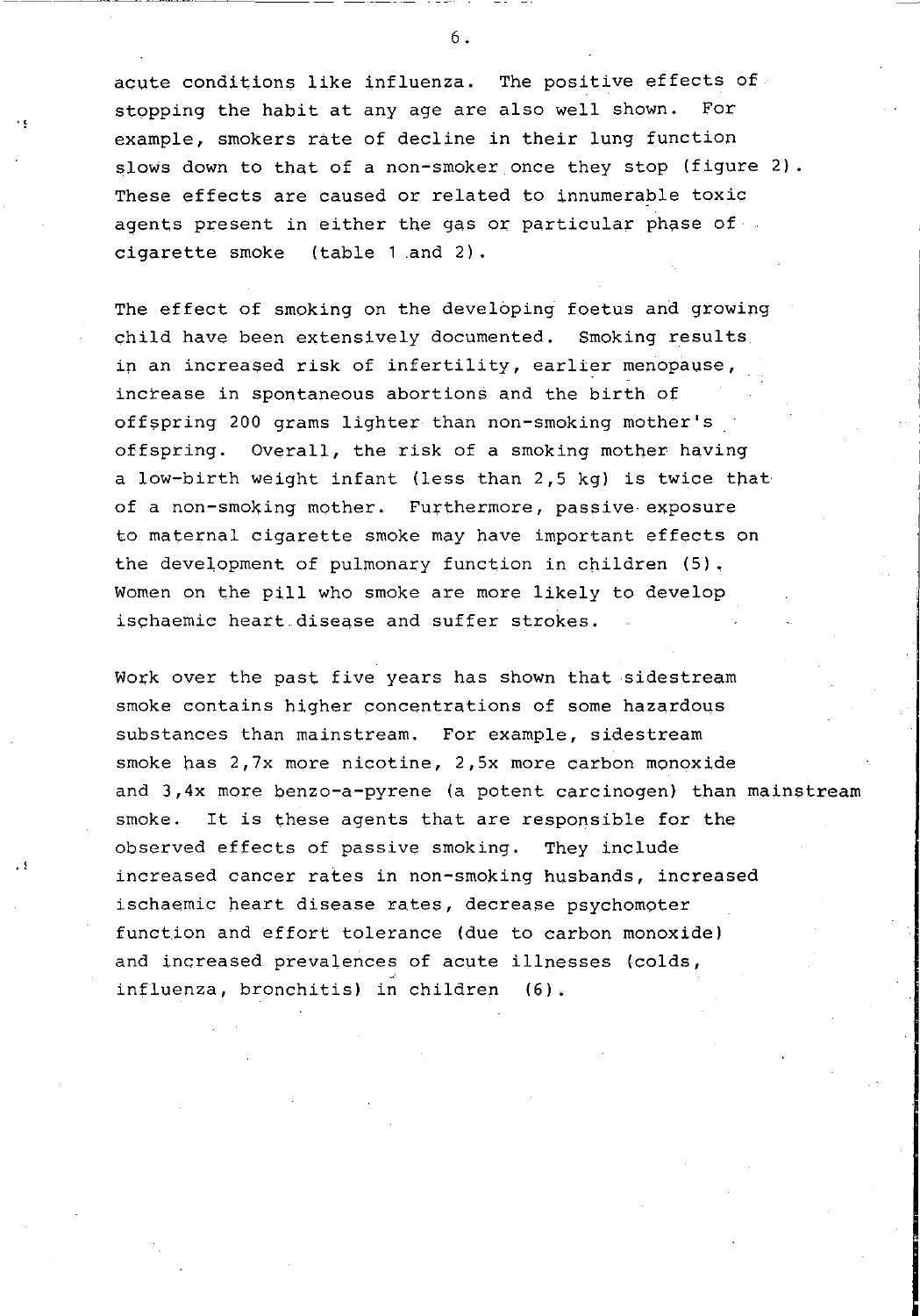FIGURE 2



Source: Royal College of Physicians, 1983 (1).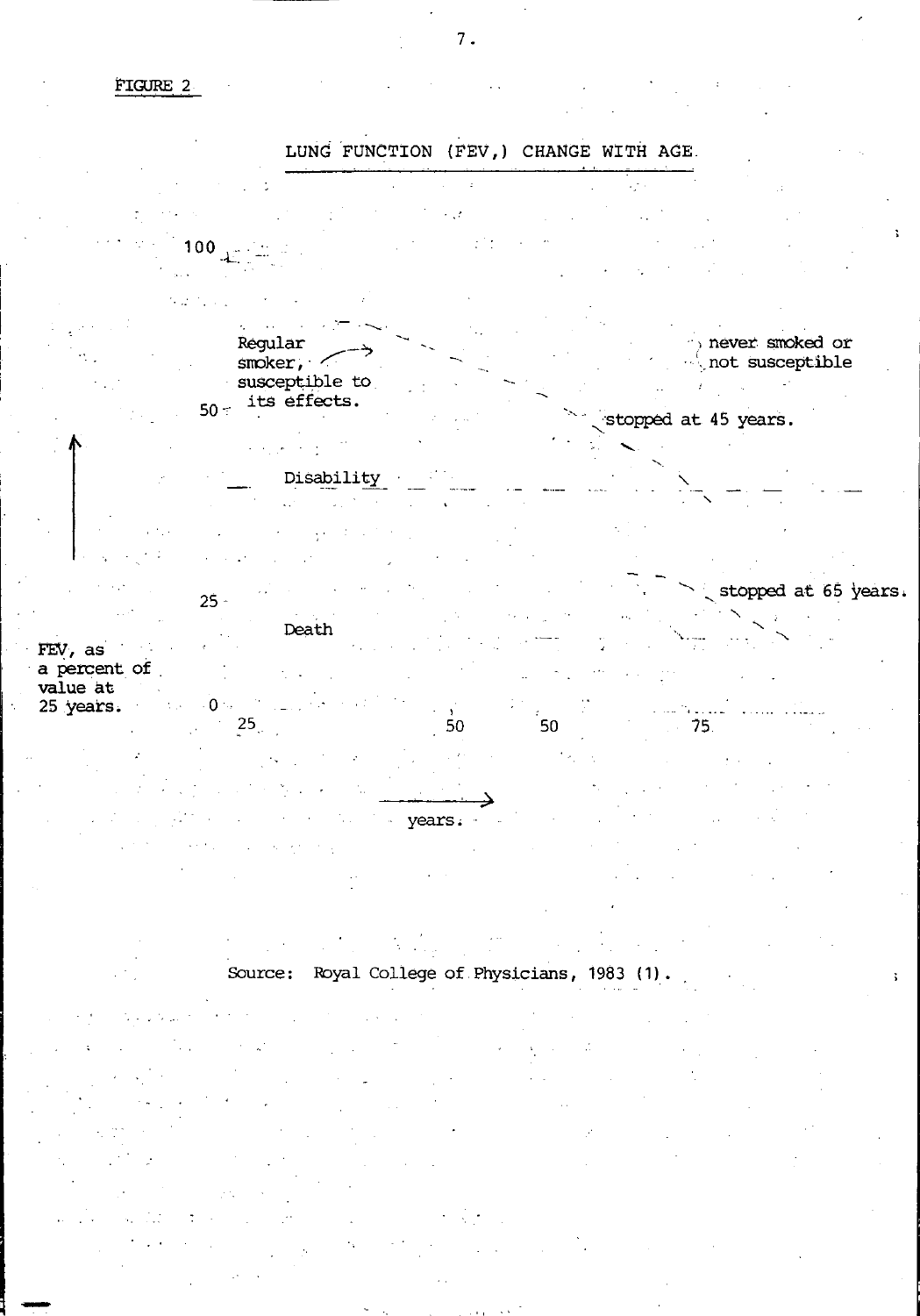"Many emminent scientists hold the view that no case against smoking has been proved."

Cigarette Manufacturing Industry, 1980 (2) (c) Declining consumption .

The mass of evidence linking smoking and disease, despite the tobacco industries' persistent denial of such a link, has brought about a significant reduction in the habit in the USA, Engiand and other developed countries. There has also been a significant decline in the average tar and nicotine contents of cigarettes smoked in developed countries that, taken with reduced daily intake, may explain the trend for the coronary heart disease deaths rate to be on the decline in the USA. Many researchers however, feel that a safe cigarette will never be developed because smokers compensate for low levels by increasing the frequency and amount inhaled  $(7)$ . A large part of this reduction in the overall rate is due to the increasing effect of anti-smoking legislation that has caused a significant reduction in cigarette promotion and an increased awareness of the hazards. Unlike in the developing world, countries like Australia and England have actively exposed misleading adverts. A recent example was a Thames TV production that showed 5 of the 6 rugged cowboys used in the Marlboro adverts dying in real life of lung cancer, emphysema or heart disease (8). Despite this, millions still smoke in these countries. The decline in the smoking rate has occurred mainly among people from upper social classes while the poor still smoked as much in the UK in 1978 as they did in 1958 (figure 3). This is well reflected in the strong associations between a smoking-related disease like bronchitis and social class (table 3) clearly, more than educational campaigns are required to break the bonds of nicotine dependance that bind most smokers to their cigarettes.

## 111. Smoking and its effects in underdeveloped countries

#### (a) Increase in tobacco production in Africa

Tobacco found its way to Africa along with maize and groundnuts (9) via the increased trading activities of the Portuguese and Spanish in the 1600's. Cultivation of tobacco rapidly spread throughout the continent and to Asia. All commercial plants being variants of one species, Nicotiana Tabacum. Commercial production of tobacco in the Third World has increased sharply since the 1950's and has been firmly controlled by the Tobacco Transnational Corporations (TTC). Over the past few years, TTC's have offered inducements to developing countries. In fact tobacco is now the most widely grown non-food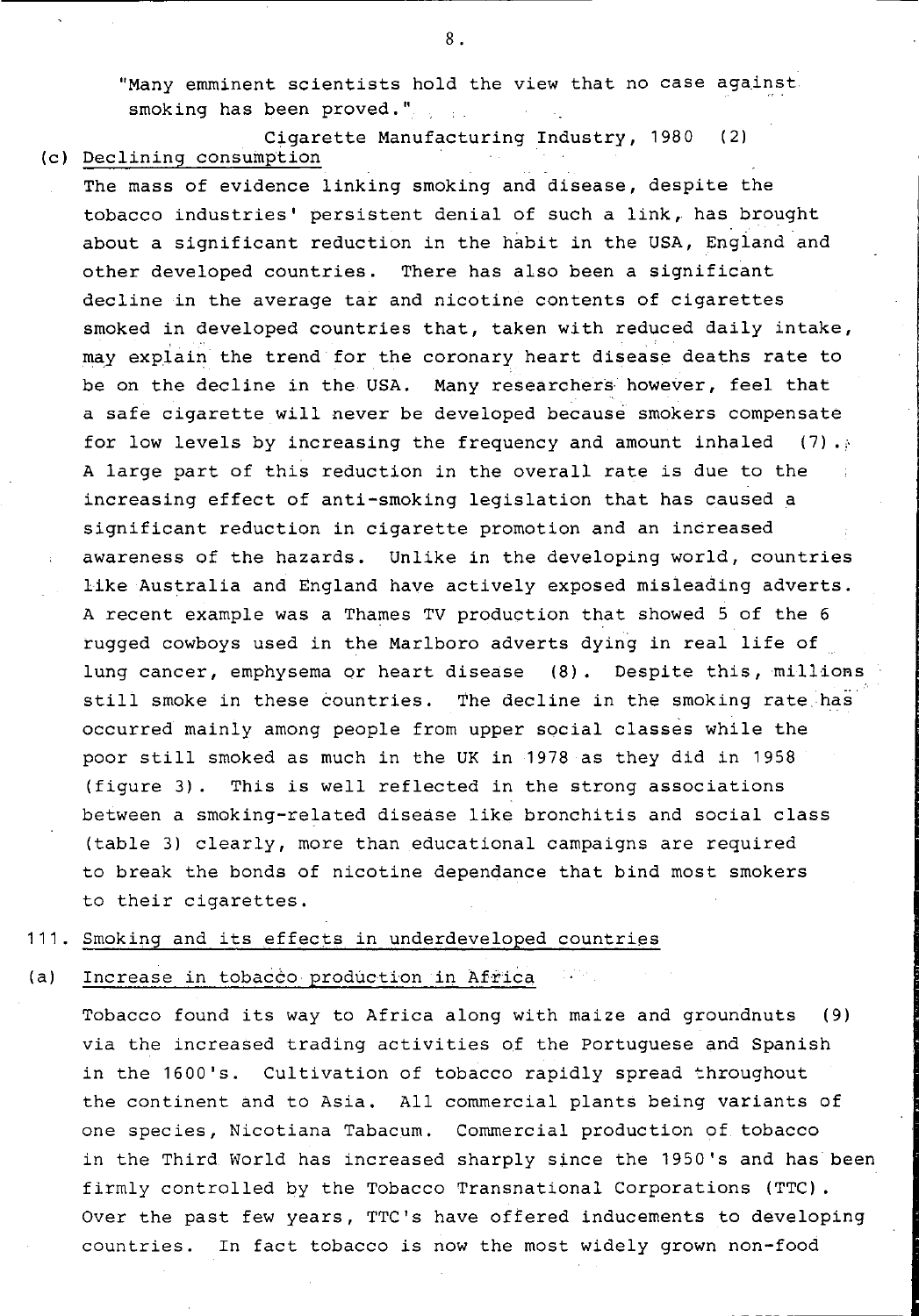## FIGURE 3.

|                                                       | SMOKING                     | AND SOCIAL CLASS                     |
|-------------------------------------------------------|-----------------------------|--------------------------------------|
|                                                       |                             |                                      |
| Professional                                          | 54<br>33<br>25              | 41<br>33<br>23                       |
| Employers and<br>Managers                             | 54<br>44                    | 38<br>43                             |
| Intermediate and<br>junior non-manual                 | 58<br>45<br>38              | 43<br>38<br>33                       |
| Skilled manual<br>and own account<br>non-professional | 60<br>57<br>49              | 42                                   |
| Semiskilled<br>manual and<br>personal service         | 57<br>54                    | 42<br>42                             |
| Unskilled manual                                      | 64<br>61<br>60              | 42<br>42                             |
|                                                       | 1958<br>1972<br>1978<br>MEN | 1972<br>1958<br>1978<br><b>WOMEN</b> |
|                                                       |                             |                                      |

Percentage cigarette smokers in the United Kingdom by sex and social class in 1958, 1972 and 1978. Note the much greater fall in the higher socio-economic groups and proportionately greater fall in men than in women.

Source: 1958 figures from Chief Medical Officer, England and Wales (6), remainder from Office of Population Cenuses and Statistics (16). The 1958 figures were not subdivided in Social Class 1 between professional and employers and managers, so the same figure has been used for both.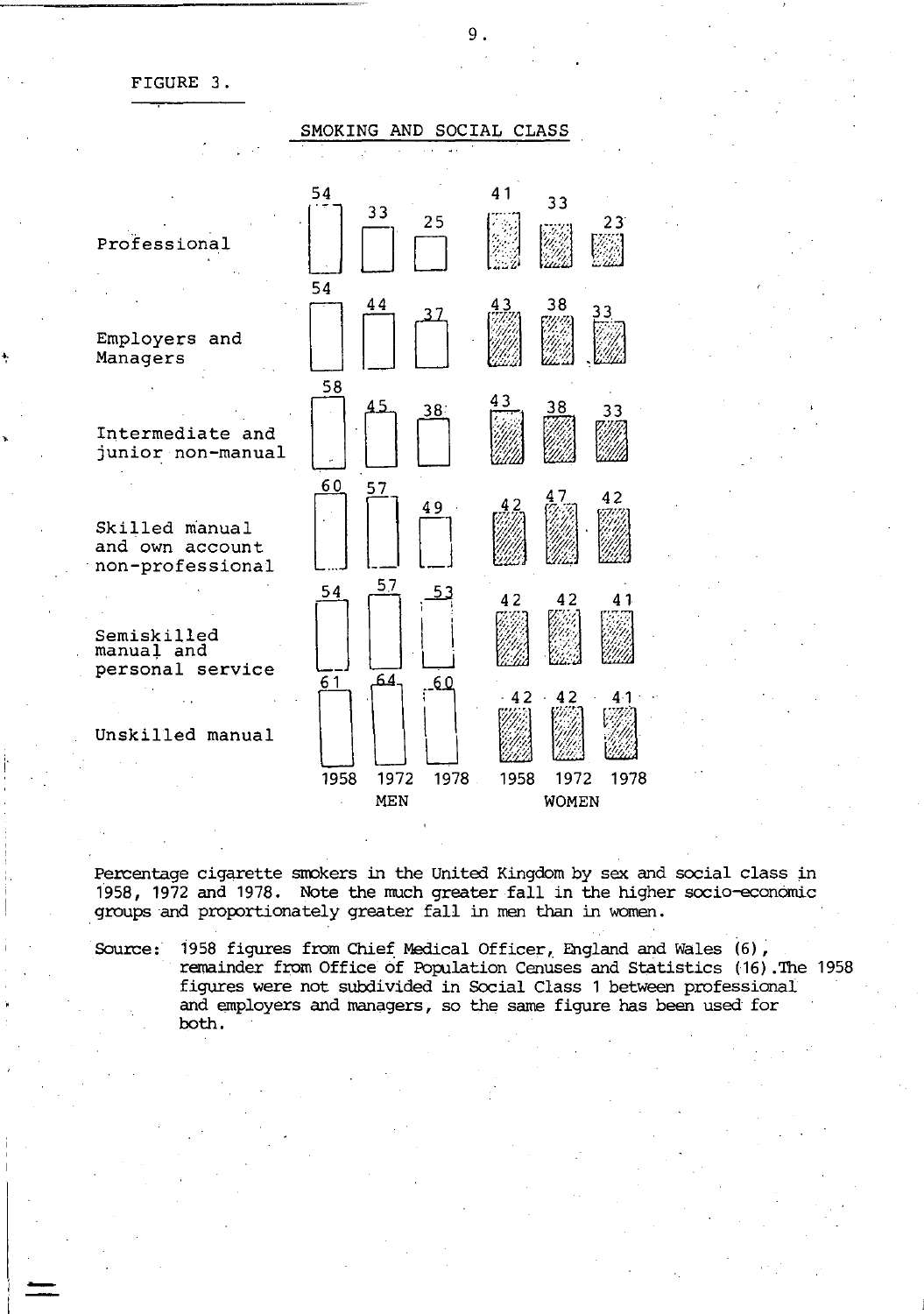TABLE 3

## BRONCHITIS RATES  $(S.M.R.)$  IN 15 - 64 YEAR OLDS

| SOCIAL CLASS   | ٠              | <b>MALES</b> |    | OCCUPATION |           | MARRIED FEMALES BY HUSBANDS'<br>$\sim$ 10 $\pm$ |
|----------------|----------------|--------------|----|------------|-----------|-------------------------------------------------|
|                |                | 28           | ×. | 33         |           |                                                 |
| 11             |                | 50           |    | 151        |           | $\cdots$                                        |
| 111            | $\cdots$       | 97           |    | 102<br>٠.  |           |                                                 |
| 1 <sub>V</sub> | $\blacksquare$ | 116          |    | 118        | $\bullet$ |                                                 |
| v              |                | 194          | ż  | 196        |           |                                                 |

## Source: Royal College of Physicians, 1983 (1)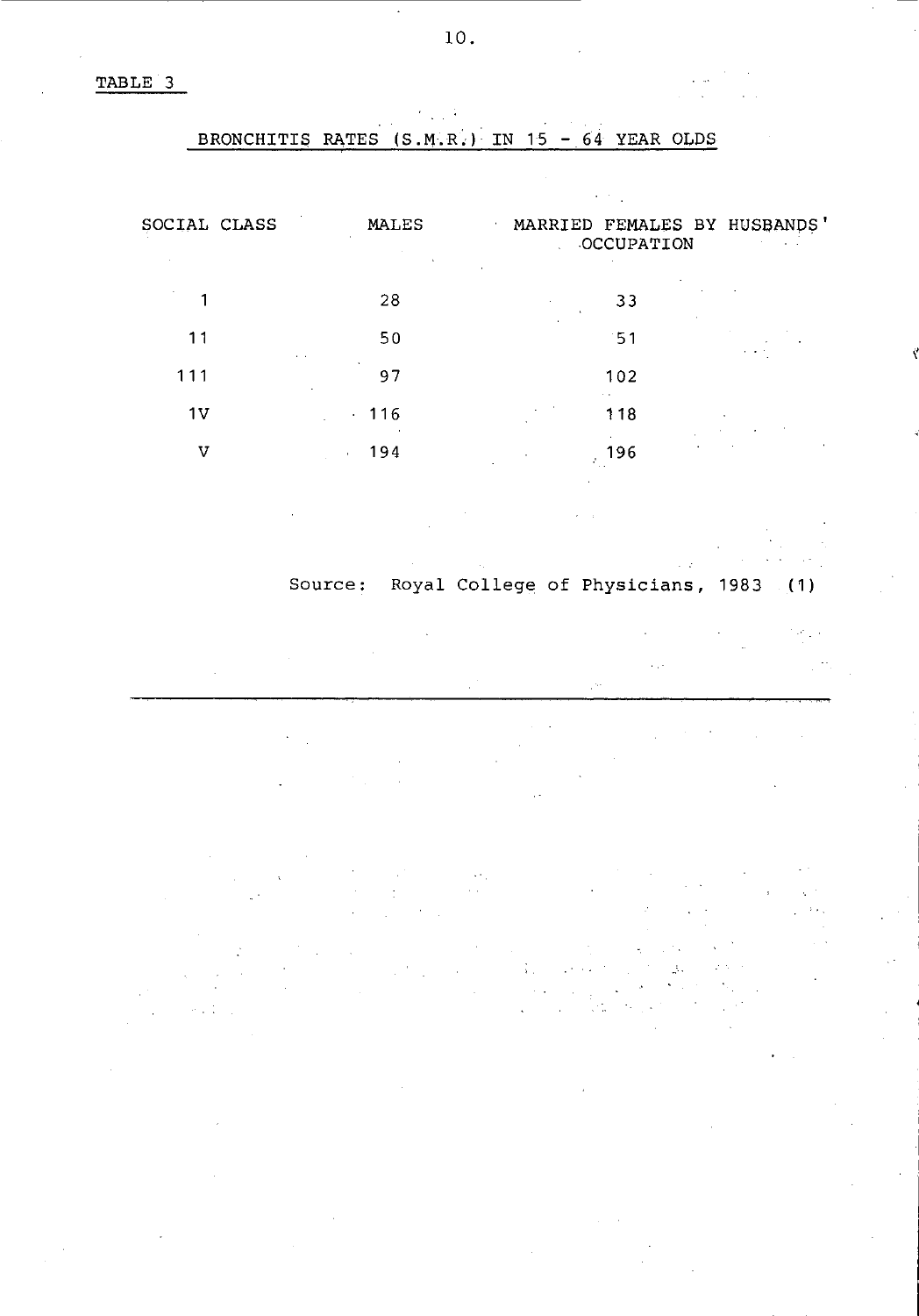crop in the 120 countries...72% of the total landarea under tobacco cultivation  $(4,3$  million hectares) is in. developing countries. This area in 1979-81 produced 63% of world tobacco compared to 50% in 1961-3  $(10)$ . Several developing countries now receive significant foreign exchange currency from the export of tobacco. India for example, is now the third largest tobacco producer behind USA and China (11), while in Africa; Malawi, Tanzania, Zimbabwe, Kenya, South Africa and Nigeria all export substantial amounts of tobacco.

#### $(b)$ Export earnings.

An indication of the value of these exports can be seen by examining each country separately. Zimbabwe's 1982 export earnings from tobacco were R250 m. (i.e. more than that earned from gold) and major importers of Zimbabwean tobacco included the EEC. Iraq. Israel and RSA (12). Tobacco is thus the principle export earner and largest employer of labour. In Tanzania, tobacco production is fostered by the Tanzanian Rural Development Bank which in 1978/9 gave 61% of its agricultural loans to tobacco farmers compared to only 19% to maize farmers (13). Malawi's exports of tobacco have increased from 17000 tons in 1965 to 44500 in 1977, thus accounting for 56% of Malawi's total export earnings (14). Finally, back home in South Africa tobacco earned R14 m. in exports in 1979. (15).

As will be shown, these export earnings are increasingly collected at a higher cost. Throughout Africa and the developing world, these costs are beginning to be measured in terms of changing and new patterns of disease, loss of valuable land for food production, deforestion, Transnational dependency and national addiction to a single industry. Before discussing these points, it is important to understand the methods used by TTC's to penetrate the new Third World markets.

#### $(c)$ Tobacco Transnational Corporation in Africa.

In Africa, all of the major TTC's are represented i.e. BAT, RJ Reynolds, Phillip Morris, Imperial Group, Rothmans,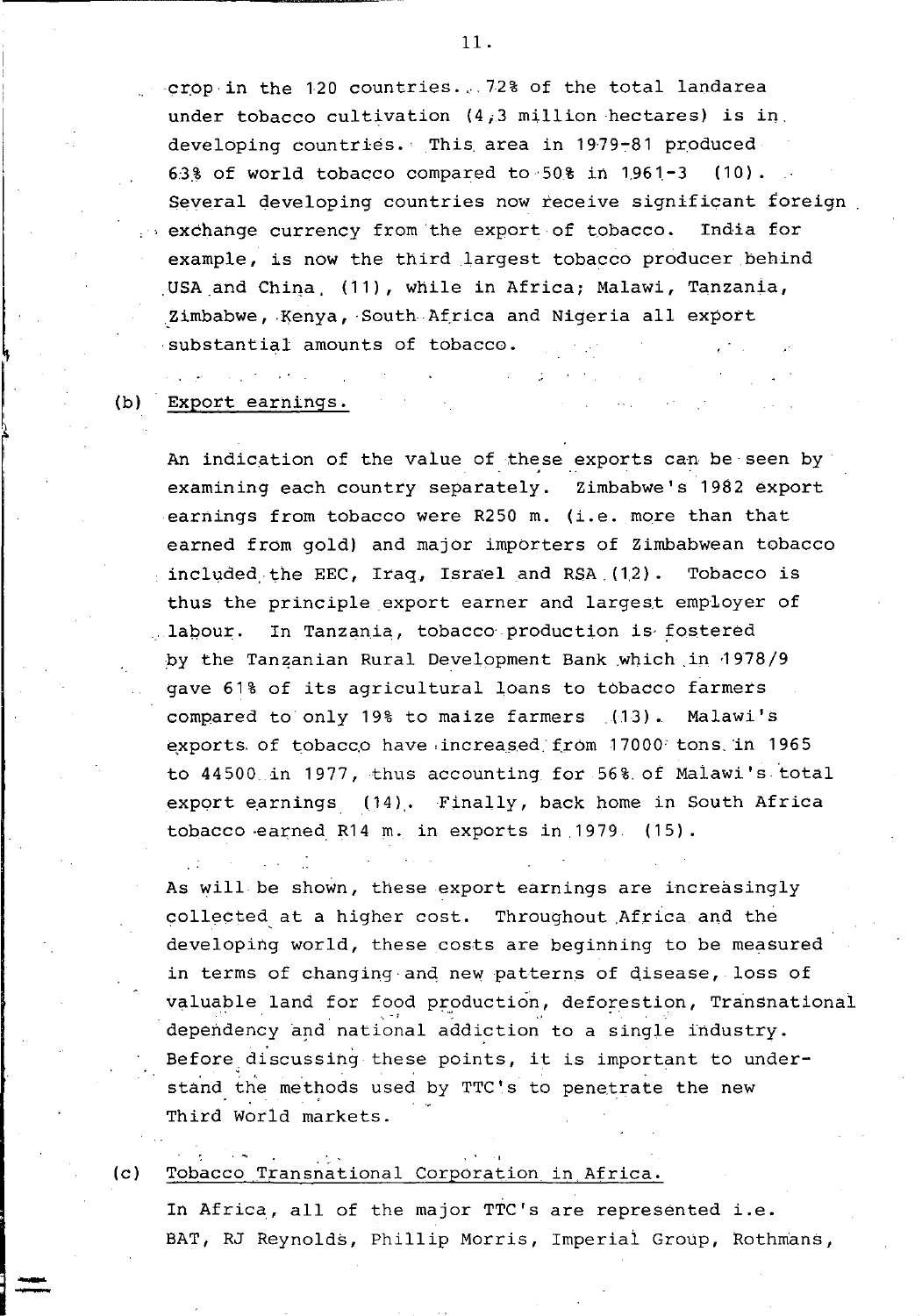Rembrandt and American Brands (13). Together they control 89-95% of world leaf tobacco. Their control extends to the supply of fertilizer, pesticides and machinery, the growing of crops; processing, production, marketing and selling of the final product and obviously to the pricing of tobacco. BAT alone, with the largest share of the total world cigarette market produces some 300 brands in 180 countries (16), while our own little giant, which is in poor taste named after a famous non-smoking 17th century artist, i.e. Rembrandt, is the 4th largest cigarette maker in the 'Free World' producing 1 in every 12 cigarettes smoked and marketing products in 180 countries (17).

## (d) TTC penetration into new markets.

## (i) Introduction

The TTC's, despite their size and power depend on the smoker for their wealth, With the decline in consumption in the developed world and the increased promotional restrictions placed on TTC's in these countries, it has become critical to their survival to seek out new areas. As Rupert said last year (18), "For the industrialist, the dilemma is, therefore, either a growing potential market in the developing world where money is unstable, or a shrinking market in the developed world where currency is stable." Evidence that the former approach has been adopted both locally (increased emphasis on the Black market) and internationally, is contained in an International Tobacco Industry memo produced after the 4th World, Conference on smoking and health in 1979 (1).

"We must try to stop" the development' towards a Third World commitment against tobacco. We must try to get all or at least a substantial part of Third World countries committed to our cause."

International Tobacco Board (1).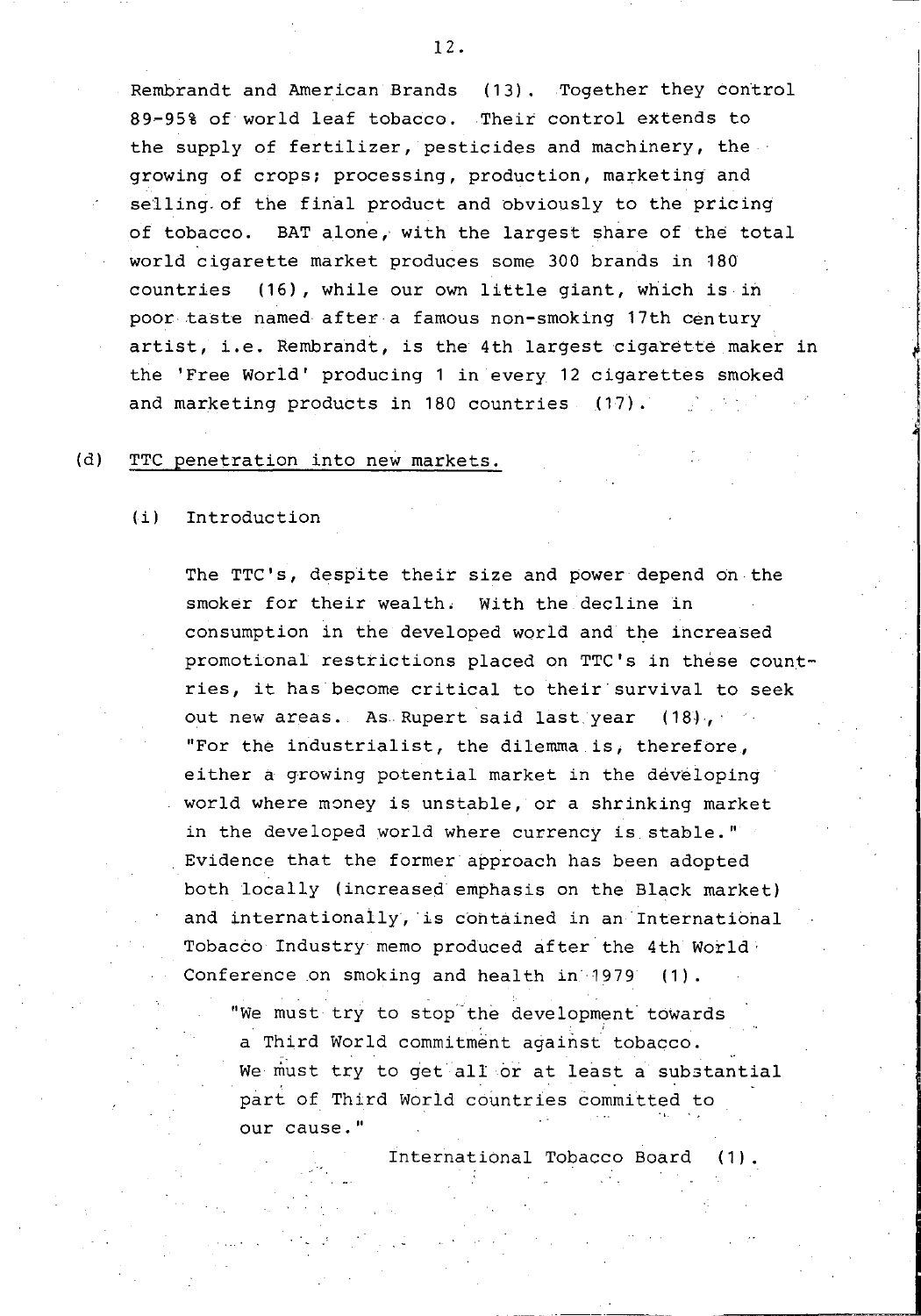Their methods used, included selecting specific countries and persuading them (with bribes and payoffs) to spread the tobacco gospel. Even in . the USA such payoffs have been used. R.J. Reynolds was found to have used corporate funds to promote us Congressional and PresidentiaL candidates (19). In Malawi, President Banda owns several tobacco plantations and is known to have usurped aid from Britain's Ministry of Overseas Development for private profits (14). Claims that the TTC's are simply providing what consumers want are not able to be substantiated. Companies sell what is profitable for them. By first teaching people to want, then efficiently providing them, they can prosper. Fanta Orange sold in fruit growing areas and baby foods sold where breast-feeding was the norm, are examples as with cigarettes of how scarce resources are misused to supply wants not needs.

(ii) Advertising in underdeveloped countries

..

**"-**

"Individuals should retain the freedom of choice to decide for themselves whether or not to smoke. ".

Tobacco Board. (20)

Besides using underhand methods, the TTC's are able to exploit the fact that in most developing countries, they are not hindered by media restrictions, the need for health warnings on cigarette packets and any antismoking lobby. The two billion Rands spent annually around the world" on cigarette promotion, severely restricts 'consumer sovereignty' especially in the developing world where people are more vulnerable to the unopposed encroachments of value systems inherent in promoting consumption. (19) In most cases, the TTC's use extensive use of unrestricted mass advertising. From mobile cinemas in Kenya, (16) sponsorships of national games or sports festivals in Pakistan (11), free sampling at fairs in India, or sponsorship of art in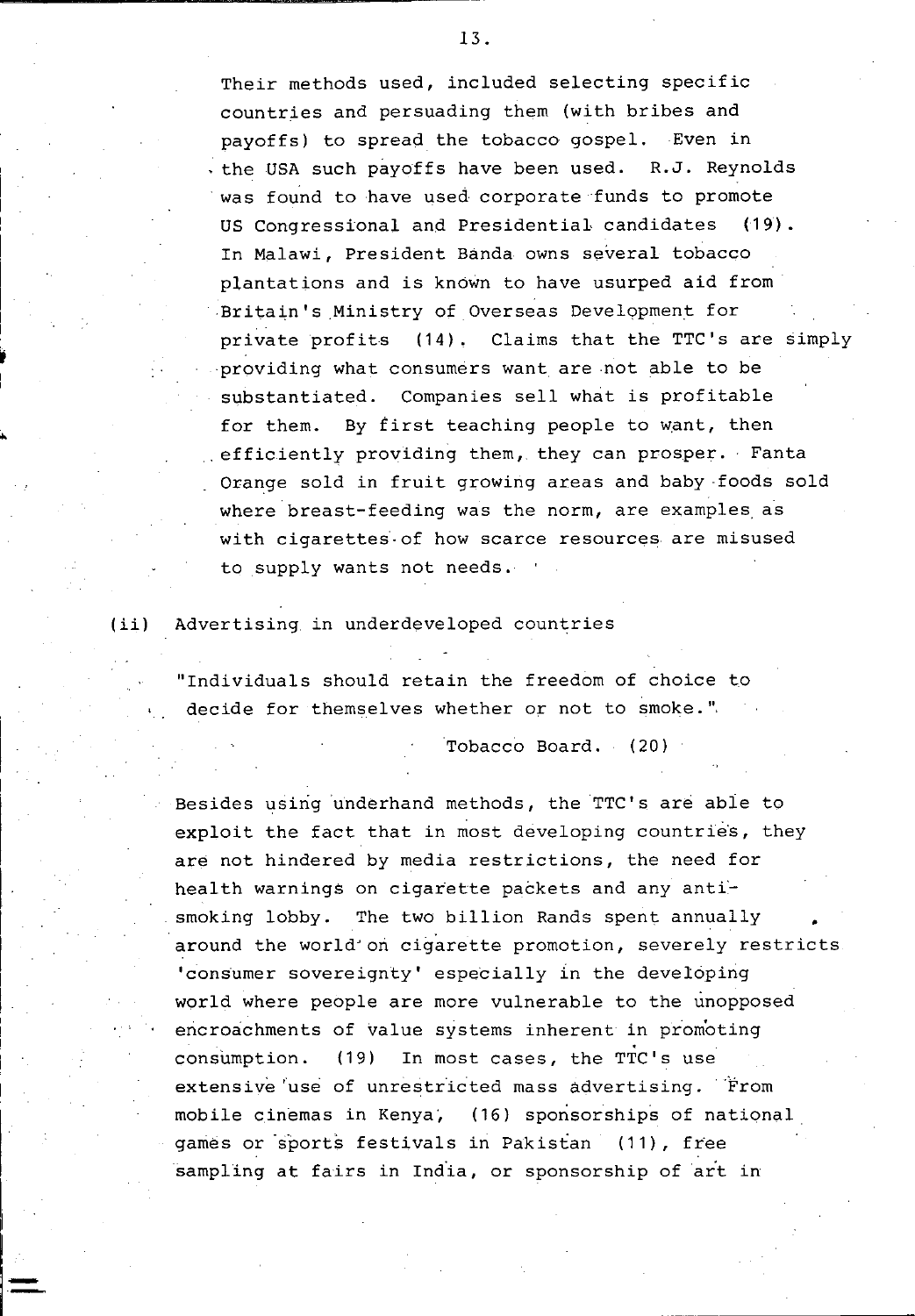RSA, (18) few advertising media are closed to the TTC's. In Pakistan between '1976 and 1981, there has been a 6-fold increase in revenue from cigarette' adverts on TV and radio, in Kenya cigarettes, with brand names like Life (Ugandan equivalent is Champion) and Sportsman (65% of the market) are promoted as the passport to successful, healthy and glamorous living. The fact that most users are unaware of the risks of smoking and once 'they start and are addicted, is exploited by the TTC's (21) Their claims that advertising causes brand switching and does not increase the pool of new smokers (22,23) are shallow and based on studies in the United Kingdom where the market is saturated, (i.e. not growing) and hazard's of smoking are widely known compared to the developing world where knowledge of hazards is limited. Their arguments are used simply to divert criticism while messages like "You're smart to smoke" or "That very special taste of success" are repeated on radio, TV and in every imaginable reading source (14).

The TTC's know that in the developing countries, increasing advertising will increase the amount of smokers until the cigarette habit is able to take hold and be perpetuated as a social norm. Only three countries have severly restricted advertising of cigarettes in Africa (Mocambique, Sudan and Senegal). For the rest, advertising increasingly urges populations to smoke.

## (iii) Increased cigarette consumption

The success of the TTC's strategies can be gauged by the recent increase in both importation and consumption of cigarettes in the underdeveloped countries. Table 4 illustrates clearly how, growth rates have slowed or declined in developed countries, but are extremely high in underdeveloped countries. Predicted consumption forecasts for  $1980-84$  estimate that cigarette use will increase three times as fast in underdeveloped countries, compared to developed areas, i.e. 3,9% versus

~<br>Jan 1990<br>Jan 1990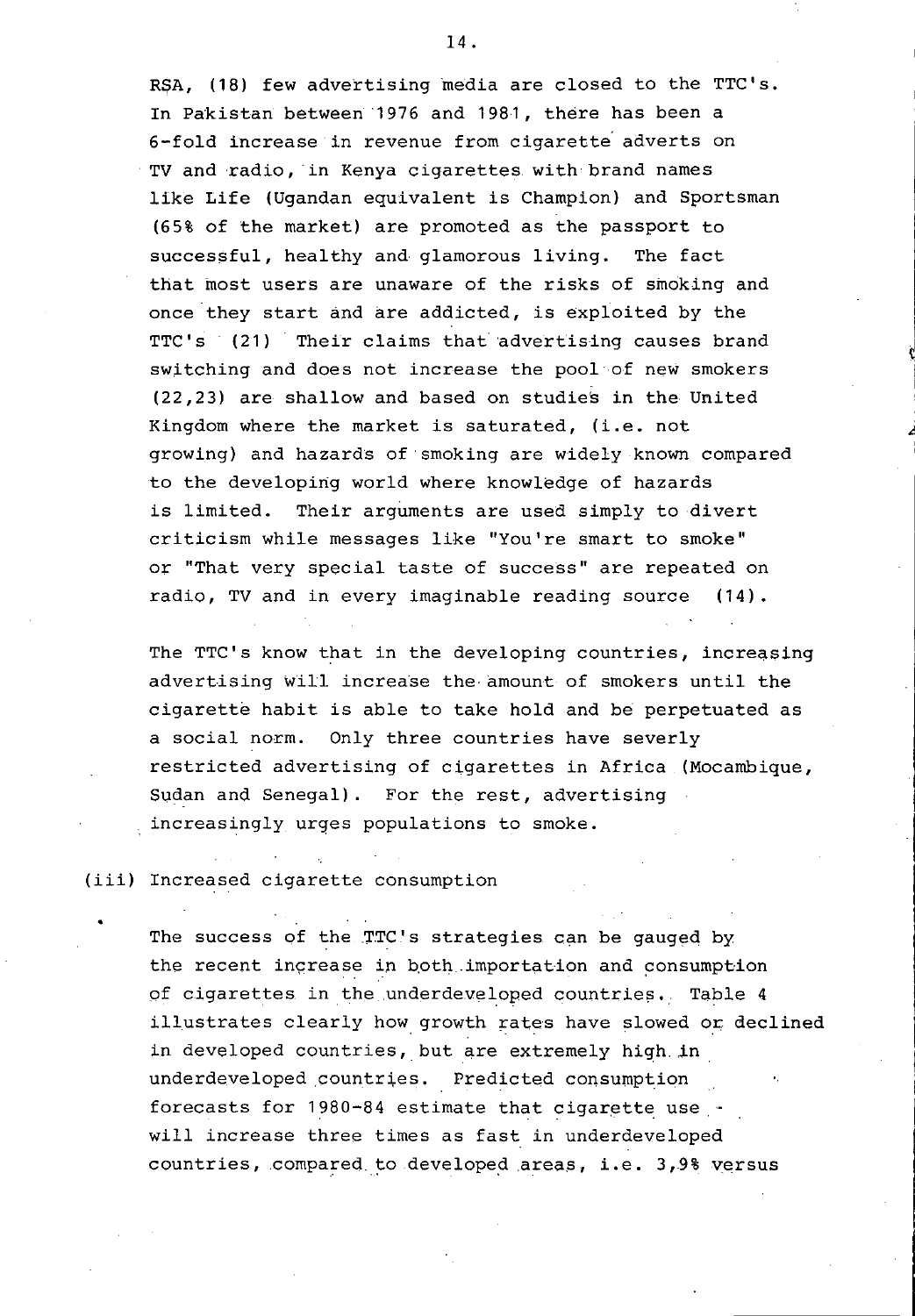TABLE. 4

GROWTH RATES IN CIGARETTE MARKETS 1975 - 80 Developed Developing  $\sim$   $\sim$ Austria  $+1,8$ % Brazil  $+4,1$ % Germany  $+0,5$ % Malaysia  $+4,7$ % USA  $+0,5%$  India  $+5,6%$ UK  $-1,8$ % Venezuala  $+5,6$ % Belgium -5,3% Pakistan +6,1%

Source: Royal College of Physicians, 1983 (1)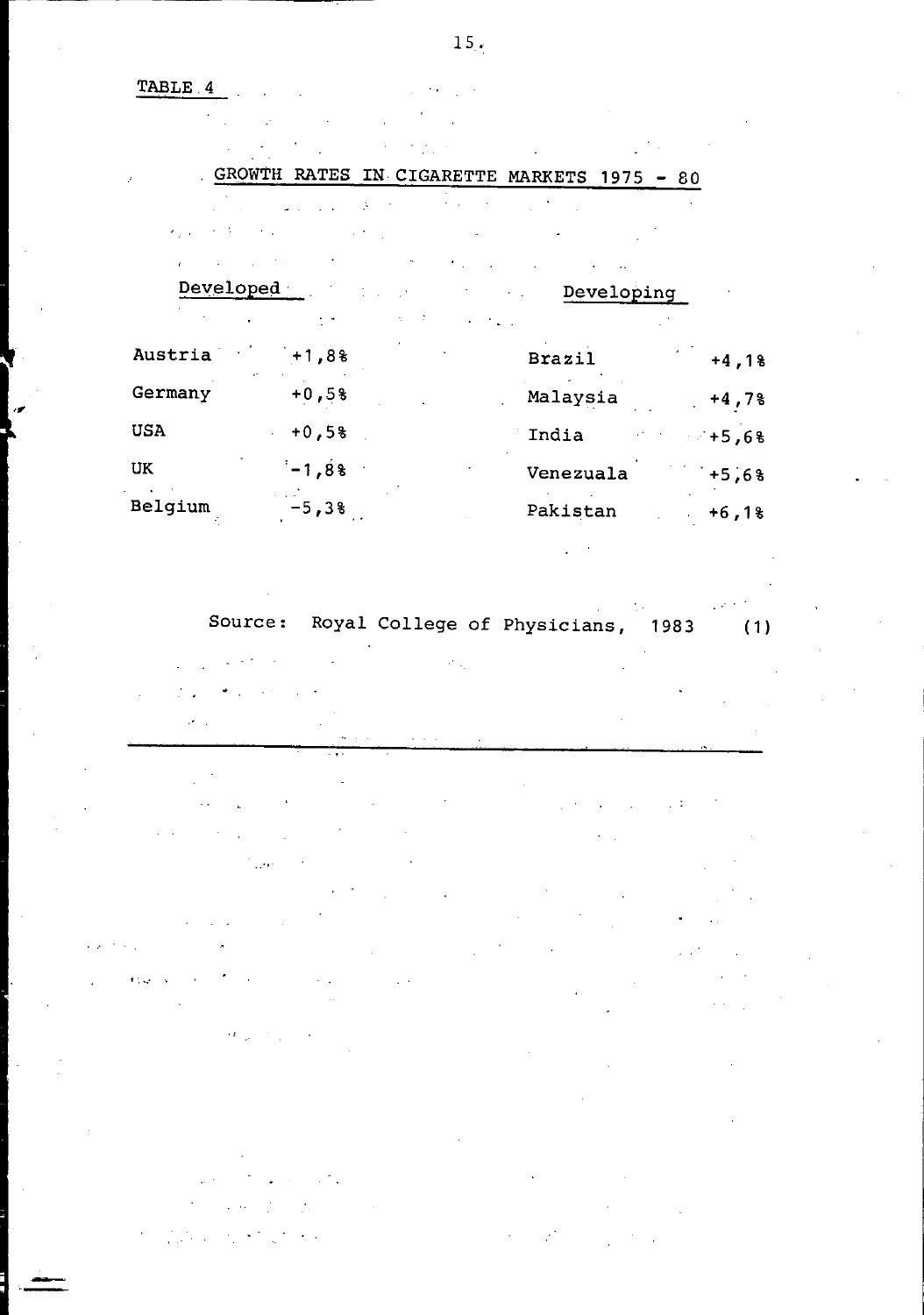1,2% (24). In Pakistan, cigarette consumption has doubled in a ten year period from 24 billion in 1970 to 39 billion cigarettes consumed in 1980 (11). In India, consumption rose 400% in the same period while in remoter Papua, New Guinea, annual consumption trebled from 1960-80. Data for Africa is scanty but the few available statistics show a similar pattern. Libya and Eqyptian cigarette consumption has doubled in ten years, while the current Kenyan annual rate of increased consumption is 8%. Proof of this massive increased consumption are reports that the world's largest daily airlift of cigarettes now takes place between Britain ,and East Africa. 210 metric tons of cigarettes per month are airfreighted to the region this amount represents 10% of all BAT exports from the UK and continues in the face of increasing British opposition (25).

## (iv) Smoking and social class

In many of the underdeveloped countries, it has been shown that the poor contribute significantly to the increased smoking rates. Seventy percent of males and twenty percent of females from the lowest socio-economic groups smoke in Pakistan. In India (11) (table 5) more blue collar workers than white collar workers smoke. Back home (26, 27) (table 6) smoking rates at present are roughly inversely proportional to socio-economic class with white males for example, smoking less than their black or coloured counterparts. The black figures are calculated over the country. Higher figures, nearer 90% have been obtained in urban industrial workers. The lag in the female rates is similar to that observed in the UK in the 1920's.

(v) Smoking in children

An increasing concern for public health officials in underdeveloped countries is the high prevalence of smoking among children. A 1979 study in China showed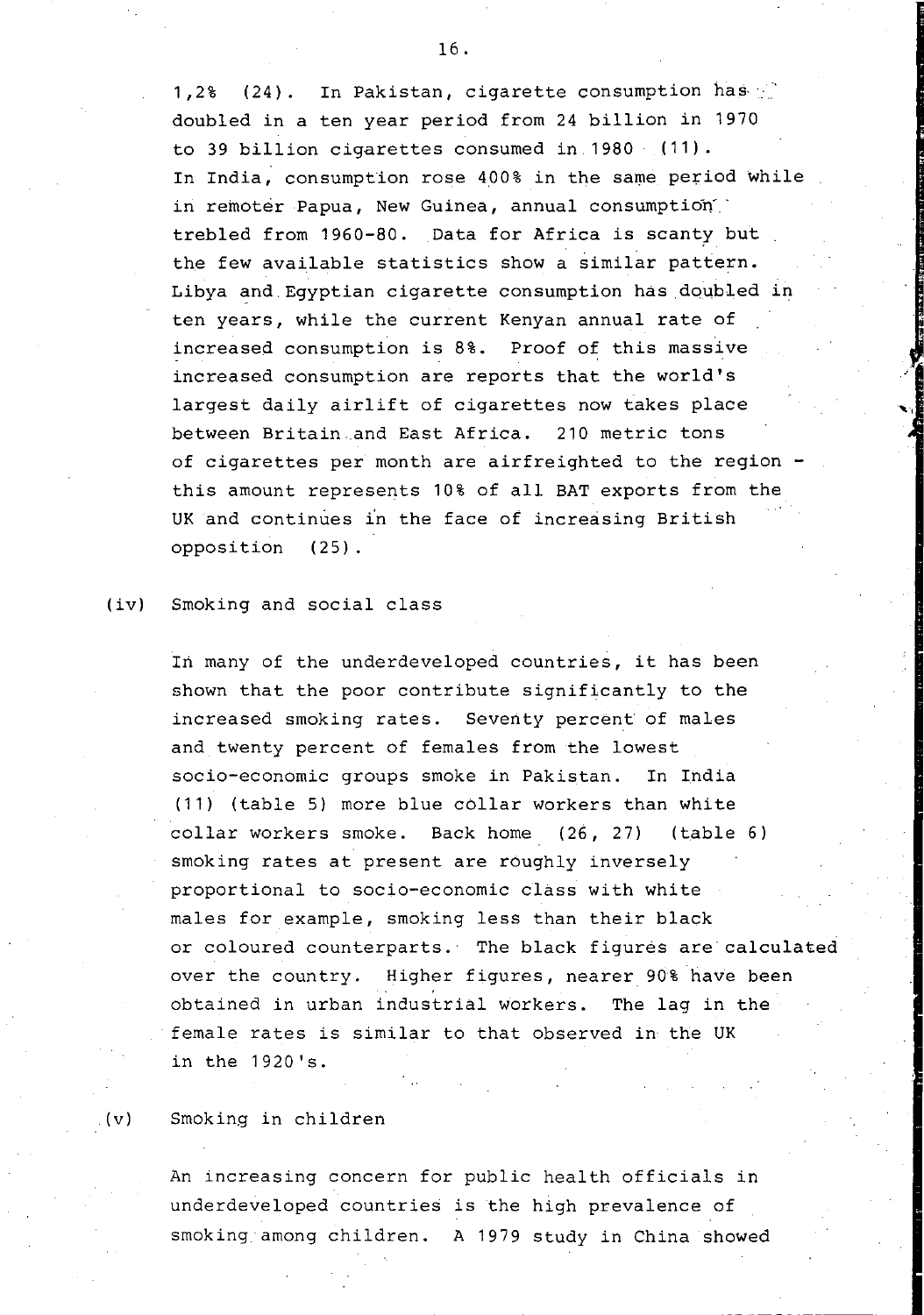TABLE 5,

r------------~---~~~~----

|                 | White Collar worker |                                |       |      | Blue collar worker   |       |
|-----------------|---------------------|--------------------------------|-------|------|----------------------|-------|
| Age (yr)        | 40                  | $40 - 49$                      | $50+$ | 40   | $40 - 49$            | $50+$ |
| % smokers       | - 66                | 62                             | 55    | - 78 | 78                   | 80    |
| Total<br>Number | 498                 | 4253                           | 1985  | 2004 | $2761.$ <sup>*</sup> | 1192  |
|                 |                     |                                |       |      |                      |       |
|                 |                     | Source: World Health Org. (11) | 1981  |      |                      |       |

## TABLE 6

## PERCENTAGE OF POPULATION 16 YEARS WHO SMOKE (1976)

VAN DER BURGH REMBRANDT

ta la s

| Ma J          | $\sim$ | Females |                             | Males | Females |
|---------------|--------|---------|-----------------------------|-------|---------|
| Whites        | -58    |         |                             | 52    | 40      |
| Coloureds     | 79     |         | $\mathcal{L}_{\mathcal{L}}$ | 58    |         |
| <b>Blacks</b> | 70     | 20      |                             | 58'   |         |
| Indians       | 68     |         |                             | 62    |         |
|               |        |         | 使人发动物                       |       |         |
|               |        |         |                             |       |         |

Source: Van der Burgh, 1979 (26) Malherbe 1981 (27),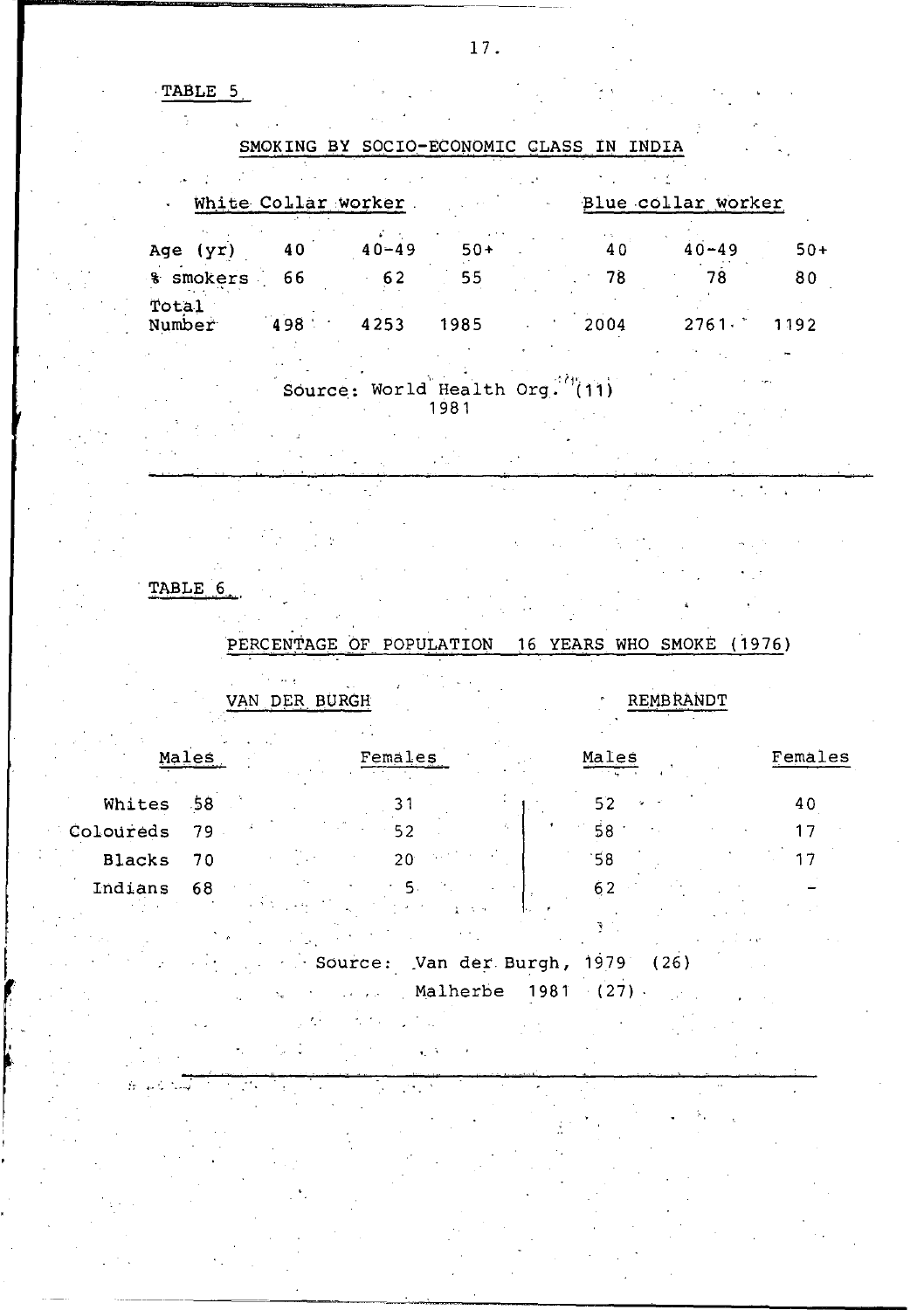that 46% of middle school males smoked. (1) Despite the cigarette manufacturing industry's belief that smoking is for adults and not children  $(27)$ . neither the industry nor a single government in Africa have taken any steps to restrict sales to minors. In fact, studies in several African countries (figure 4) have clearly shown that significant numbers of children smoke. Prout (28) demonstrated that the habit begins before the teens, Factors playing a role in childhood smoking, are peer pressure, lack of awareness of the dangers, the selling of cigarettes by the "stick" (occurs extensively in Africa from Nairobi (1) to Crossroads (29) ) and the overall impression of smoking as a desirable and necessary habit that advertisements portray. (vi) Tar and nicotine levels in underdeveloped areas

While R150 million was recently spent in the USA to launch Barclay\* cigarette, the new ultra-light brand with a tar level of 1 mg (30) and low tar/nicotine cigarettes are increasingly being promoted and sold in developed countries, high tar/nicotine cigarettes are being offloaded in the underdeveloped countries. Table 7 shows how average tar/nicotine levels in underdeveloped countries are currently similar to levels that prevailed in developed countries 20 to 25 years ago. Table 8 shows that several of the same brands marketed in Europe contain higher nicotine/tar levels when exported to Africa or Asia. Within underdeveloped countries, there is evidence that the highest tar/ nicotine cigarettes are smoked by people from the lowest social classes. In Nigeria for example, people with the lowest incomes smoked mainly, high tar cigarettes, while those with the highest incomes smoked mainly medium tar cigarettes, low tar cigarettes not being available at all. (31) In a study in the Transkei

\*Footnote: All Barclay advertising was subsequently banned in the USA because of misleading claims of safety (33).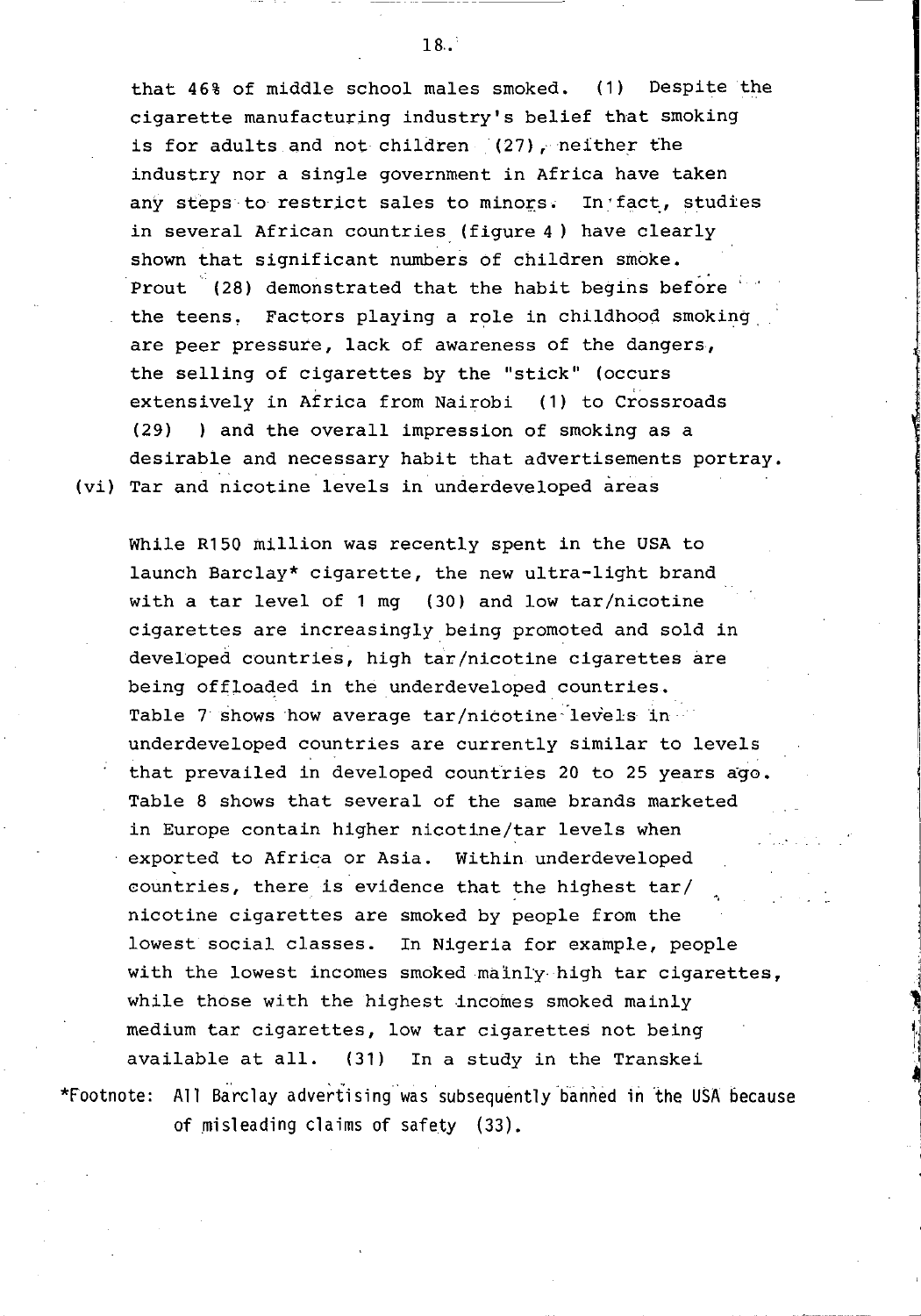FIGURE 4,.

l.  $\tilde{J}$ I I ~,



Sources: WHO, 1983 (45); Benatar, 1979 (46); Prout, 1983 (28)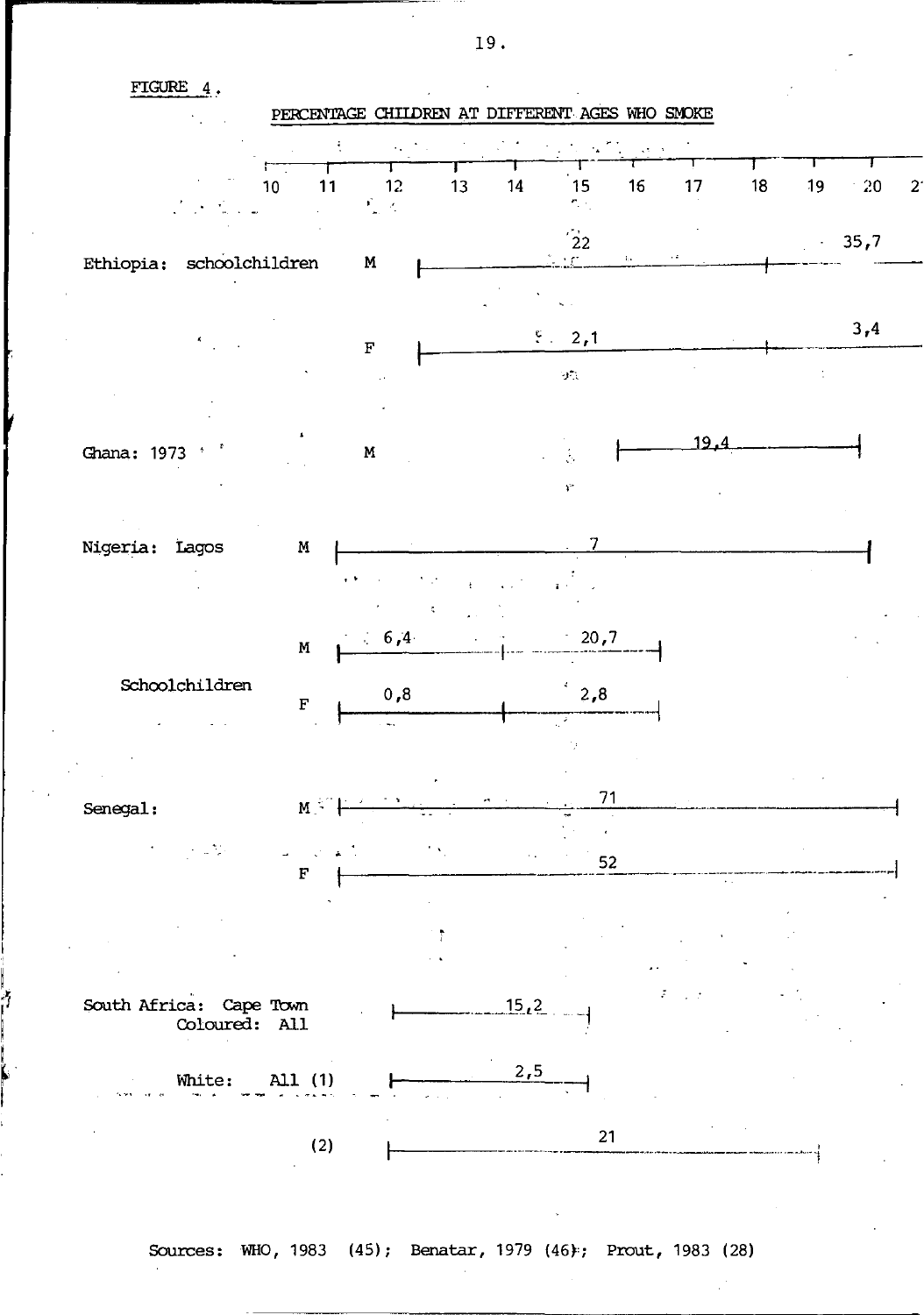TABLE. 7

|                | AVERAGE TAR AND NICOTINE | ITELDS OF CIGARETIES |          |
|----------------|--------------------------|----------------------|----------|
|                |                          | TAR                  | NICOTINE |
| United Kingdom | 1965                     | 31                   | 2,1      |
|                | 1981                     | 15                   | 1        |
| <b>USA</b>     | 1958                     | 35                   | 2,4      |
|                | 1976<br>$\epsilon$ .     | 18                   | 1,2      |
| <b>RSA</b>     | 1978                     | 29                   | 1,6      |
| Nigeria        | 1978                     | 23                   | 1,6      |
| China          | 1979                     | 27                   | 1,6      |
|                |                          |                      |          |

| Sources: Muller 1978 (14) |                   |  |
|---------------------------|-------------------|--|
|                           | Seftel 1979 (47)  |  |
|                           | Awotedu 1983 (31) |  |

TABLE 8

| <b>BRAND</b>      | YIELDS OF TAR |         |    | (MG/CIGARETTE) |       |
|-------------------|---------------|---------|----|----------------|-------|
| Brand             | Phillipines   |         | UK | Austria        | Kenya |
| Kent (BAT)        | 33            | Den son | 13 | $15^{\circ}$   |       |
| Marlboro          | 25.           |         | 15 | 14             |       |
| Chesterfield      | 31.           |         | 16 | 18             |       |
| Benson and Hedges |               |         | 17 |                | 22    |
| State Express     |               |         | 18 |                | 31    |
|                   |               |         |    |                |       |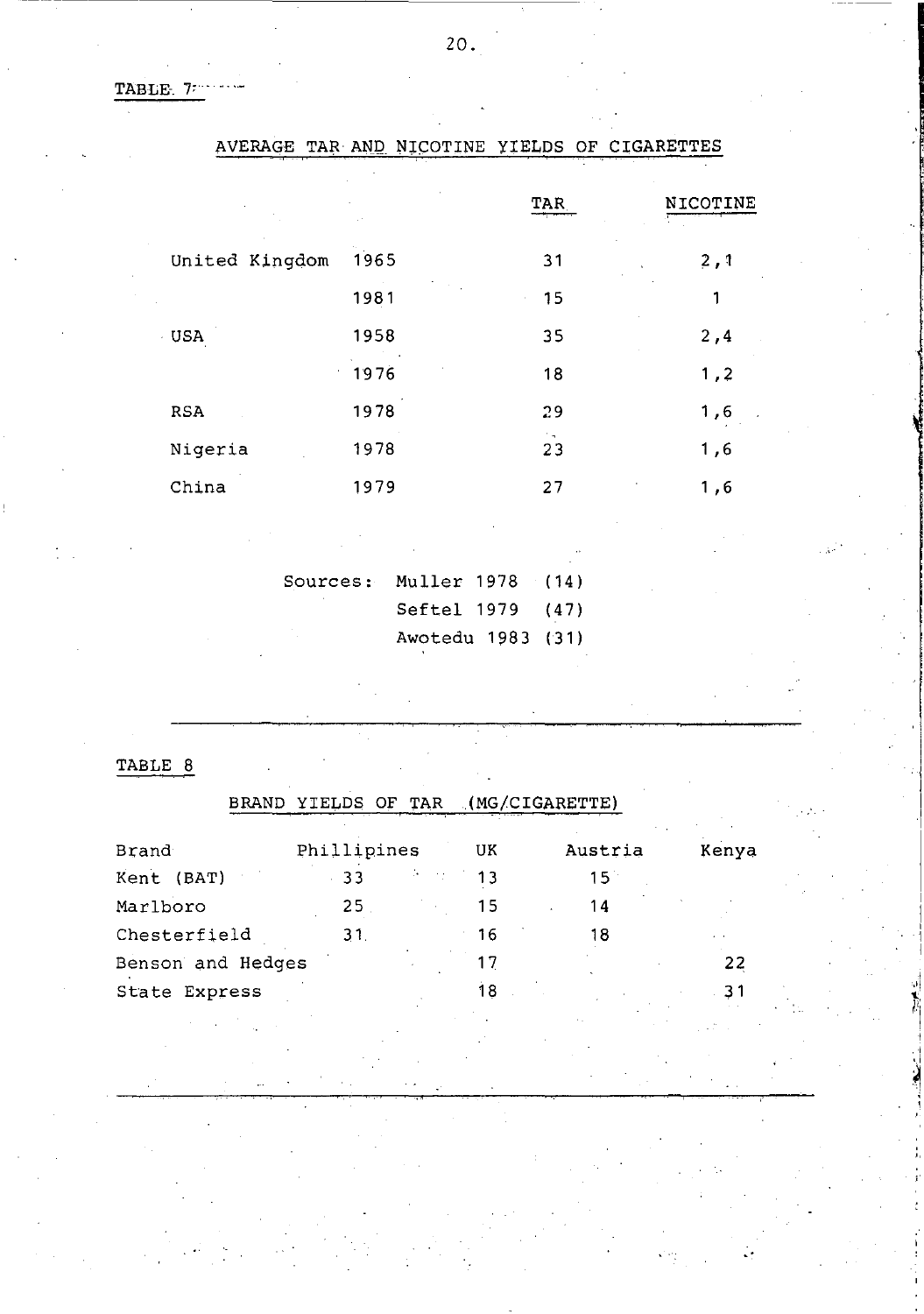(32); three brands accounted for 80 percent of a'll cigarettes smoked.' All three'brands contained very high tar levels. A pilot study in Cape Town that investigated the relationship between class and brand, showed that Crossroads residents smoked only high. tar cigarettes. This contrasted with the smoking habits of whites. from higher socio-economic classes who smoked mainly medium. and low tar cigarettes. A gradient for socio-economic class was found among whites with. the highest tar brands being smoked by the lowest socioeconomic group and viCe versa. *(29);r* 

**Communication** and the control (e) Health effects of smoking in underdeveloped countries.

> **Contract Contract Contract Contract** "Let us treat the past as a springboard to the future." Anton Rupert (17) Albert

> > **Contractor**

 $\label{eq:2.1} \mathcal{L}(\mathcal{L}) = \mathcal{L}(\mathcal{L}) = \mathcal{L}(\mathcal{L})$ 

"The health of the Third World has to be sacrificed for the health'of the tobacco industry." المنافس والأسار والموارد للقارب **Mike Muller.** (14)

**CALCULATION** 

(i) Introduction

 $\mathcal{A}=\mathcal{A}(\mathcal{A})$ 

 $\bullet$  .

**Contract Contract Contract** 

 $\mathbb{R}^n$  . As has already been discussed, increased consumption of cigarettes in developed countries gave rise in ... the past and still causes many diseases and premature deaths. With the rise in the smoking rate in underdeveloped areas, many health officials are becoming increasingly concerned· about the future epidemic of smoking related diseases that is likely to effect these areas. In many countries the so-called future epidemic has already begun. In Pakistan and Bangladesh, lung cancer is now the most common fatal cancer reported. This is in contrast to 10 years ago when oral, metastatic and skin cancer all occured more frequently than lung cancer (11). In China studies of smoking-related diseases have confirmed similar work done in developed countries. They have found that smokers have 11x increased risk of lung cancer and a 4 x increased risk of heart attacks than non-smokers (11). In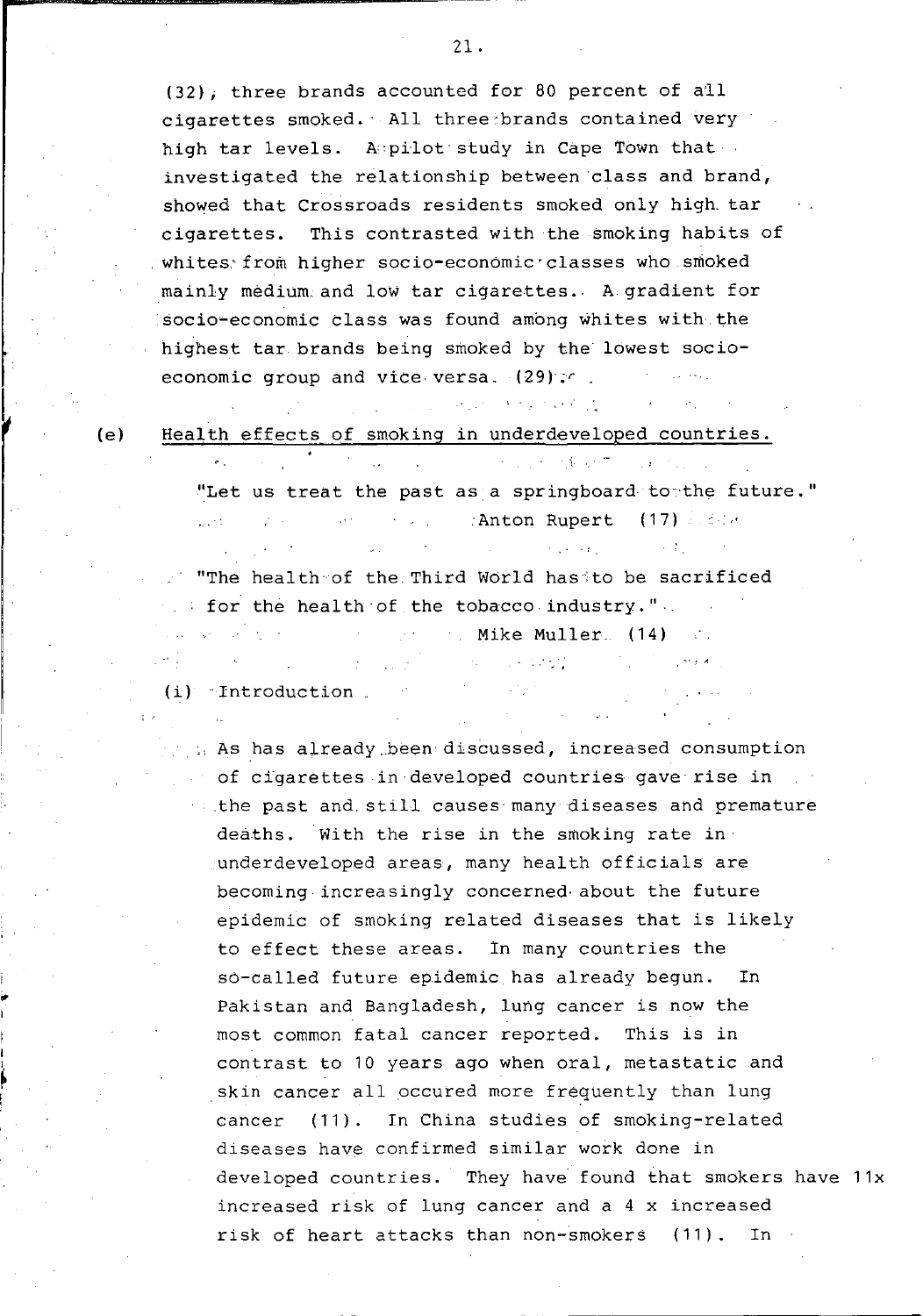India, the recent 6 fold increase in bronchitis and emphysema mortality was clearly shown to be associated with the increased use of tobacco.

## (ii) Lung cancer

Morbidity and mortality data are generally unreliable in most underdeveloped countries. Statistics on specific usually fatal diseases are however available from some African countries. Table 9 shows the changes in lung cancer mortality rate that have occurred in different populations over the last 30 years. The coloured rates are particularly alarming. Their rate of increase is still very high compared to the slowed down rate evident in white males. The latest coloured male lung cancer mortality rate of 68,5 per 100 000 is among the highest reported in the world. The rates among the poor were all initially low and are now all rising steeply. A similar picture emerges from other underdeveloped countries. In Dakar, the cancer rate was 2,5 in 1961 (34), while in Jamaica the rate has doubled from 7 to 14 deaths per 100 000 between 1960 and 1972 (35). Lung cancer has been very stronly linked to smoking and can therefore be reliably used as an indicator of the effects of smoking. Less than 20% of lung cancer sufferers have resectable tumours and of the remaining 80 percent, 95 percent die within one year of diagnosis (35).

Special S

**Controller** 

TOO WITHOUT A THE a that for a season and a **Director Angle College See also as talle** 

1  $\mathbf{v}$ .. <sup>~</sup>, .<br>ا

i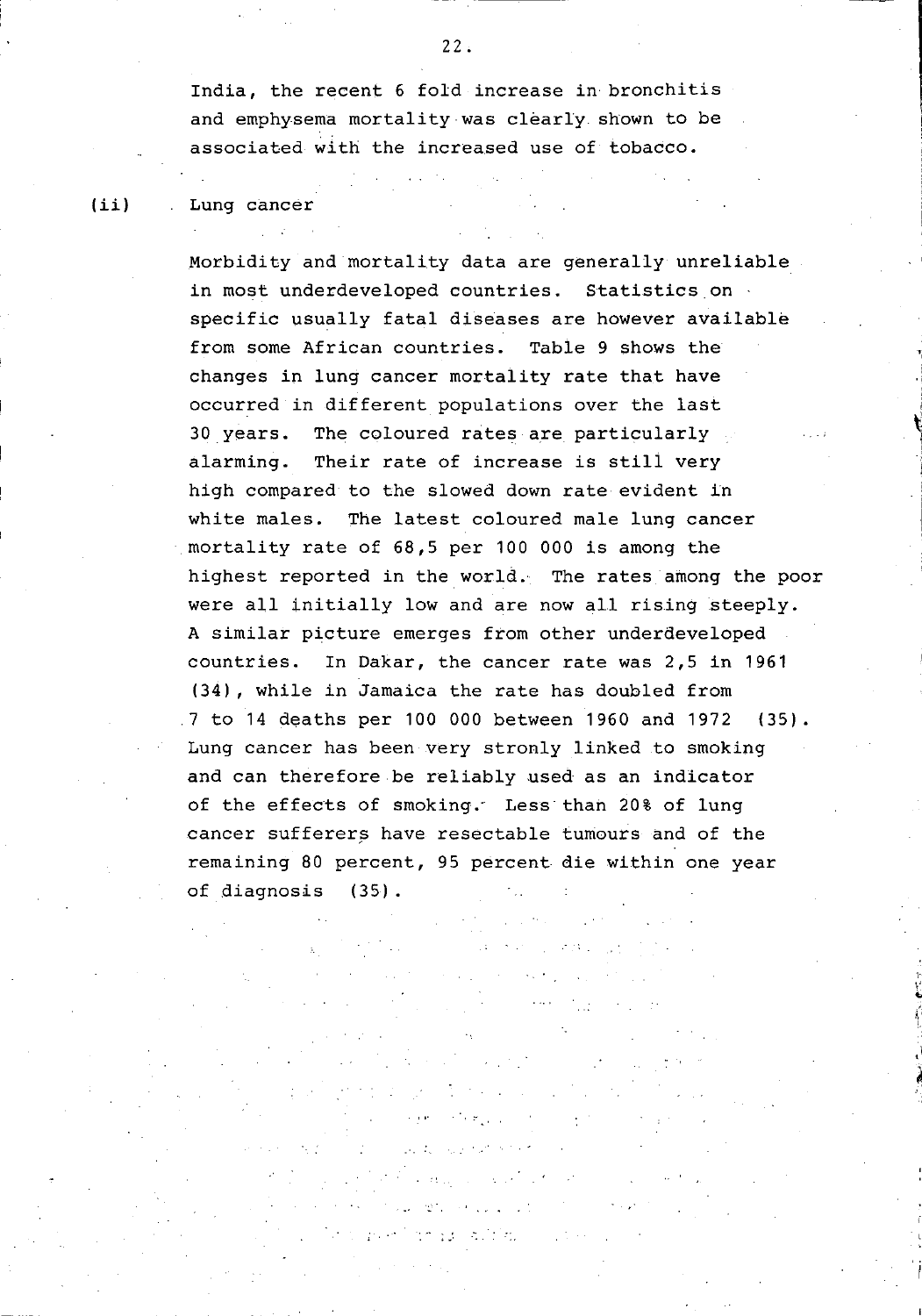## TABLE 9

| LUNG CANCER MORTALITY RATES (PER 100 000)        |                         |      |
|--------------------------------------------------|-------------------------|------|
|                                                  | FOR S.A. MALES (R.S.A.) |      |
|                                                  |                         |      |
|                                                  |                         |      |
| $-1949$                                          | ∴، 1969                 | 1979 |
| Whites<br>17                                     | 39                      | 45,4 |
| 9<br>Coloureds                                   | 42                      | 68,5 |
| Blacks (urban)<br>2                              | 17                      | 23   |
| - -Durban<br>?                                   | -2                      | 24   |
| $-AL1$<br>2                                      | 2                       | 18   |
| UK women                                         |                         | 21   |
|                                                  |                         |      |
| Sources: Stolley, 1983<br>$D - A - b - u$ $1075$ | (48)<br>1101            |      |

Bradshaw 1975 (49) Bradshaw 1983 (50) l, Ш

÷,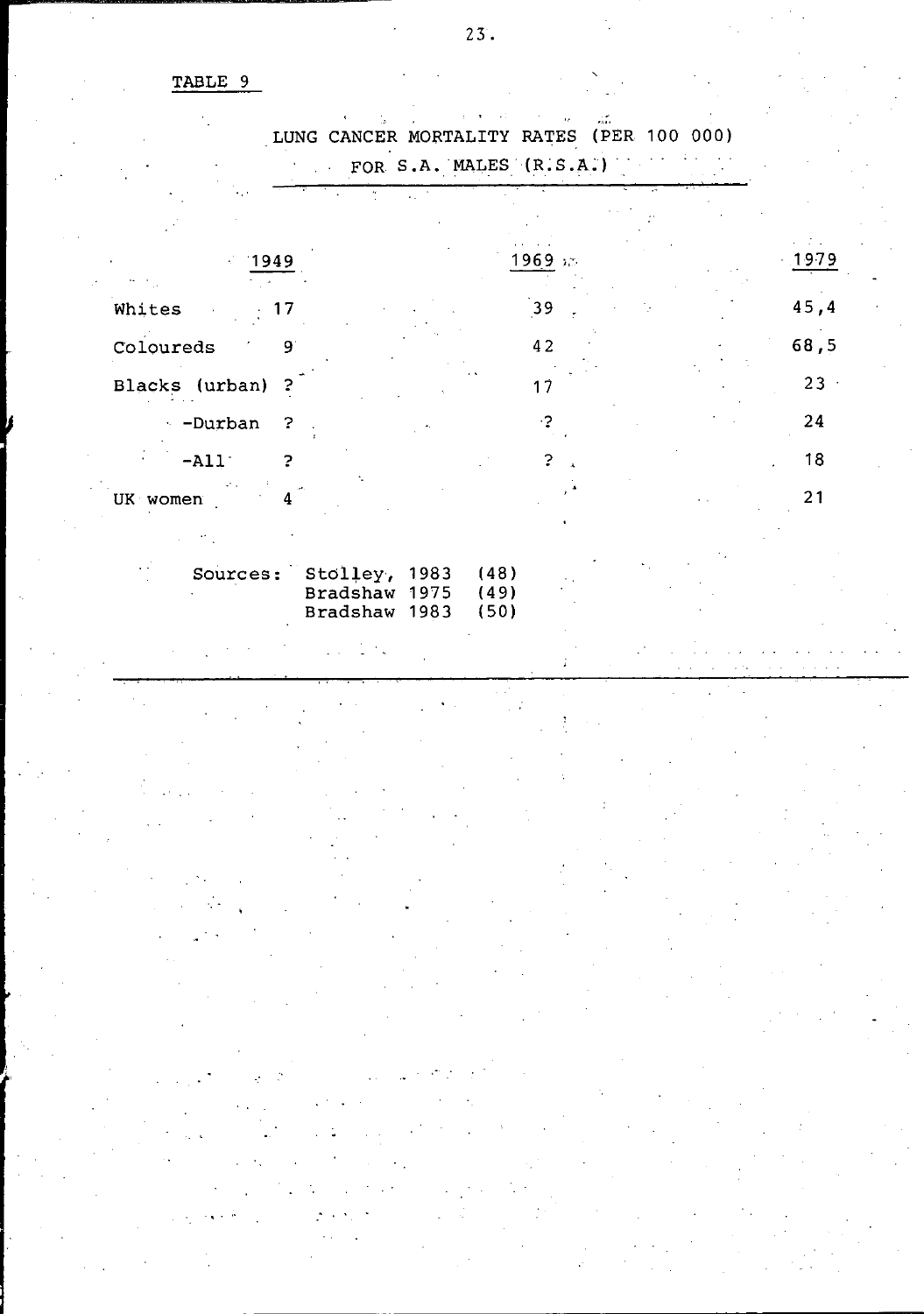## (iii) Smoking, infections and cancer

In South Africa, pulmonary tuberculosis is endemic in the population with 60 000 new cases reported each year. It occurs most frequently among the poor, (incidence rates range from 378/100000 in coloured, to 235/100000 in blacks, to 13/100000 in whites) (37). Exposure to TB or concurrent TB infection has been shown to increase one's risk of contracting lung cancer. (38). Some studies have shown that lung cancer can occur up to 20 x more frequently in TB sufferers than in the general population. Exposure of the poor to both TB and smoking probably explains the particularly high incidence of lung cancer being reported. The poor are at increased risk of esophageal cancer if they smoke and are malnourished. In parts of Southern Africa the esophageal cancer mortality rate for blacks of 246/100000 is the second highest reported in the world  $(39)$ . Over the period 1968-1976 the male esophageal cancer death rate rose from 38,6 to  $48,5$  in blacks and from  $18,1$  to  $26$  in coloureds (40). Another example of the combined effects of cancer and infection is schistomomiasis (or bilharzia) which occurs throughout large parts of Africa. Egyptian studies have documented a higher prevalence of bladder cancer in schistosomiasis patients who smoke than in those who are non-smokers (41). In summary then studies in underdeveloped countries have confirmed the reported health effects of smoking seen in developed countries. The major difference observed is that many diseases occurred at higher frequencies in underdeveloped areas, because of the presence of malnutrition and certain infectious diseases.

## (iv) Smoking and occupation

In developed countries the combined effects of smoking and exposure to several agents in the workplace have been clearly shown. For agents like mine dust, grain dust and cotton, the effects of smoking are addictive and the resultant diseases are largely variants of obstructive lung disease (asthma or chronic obstructive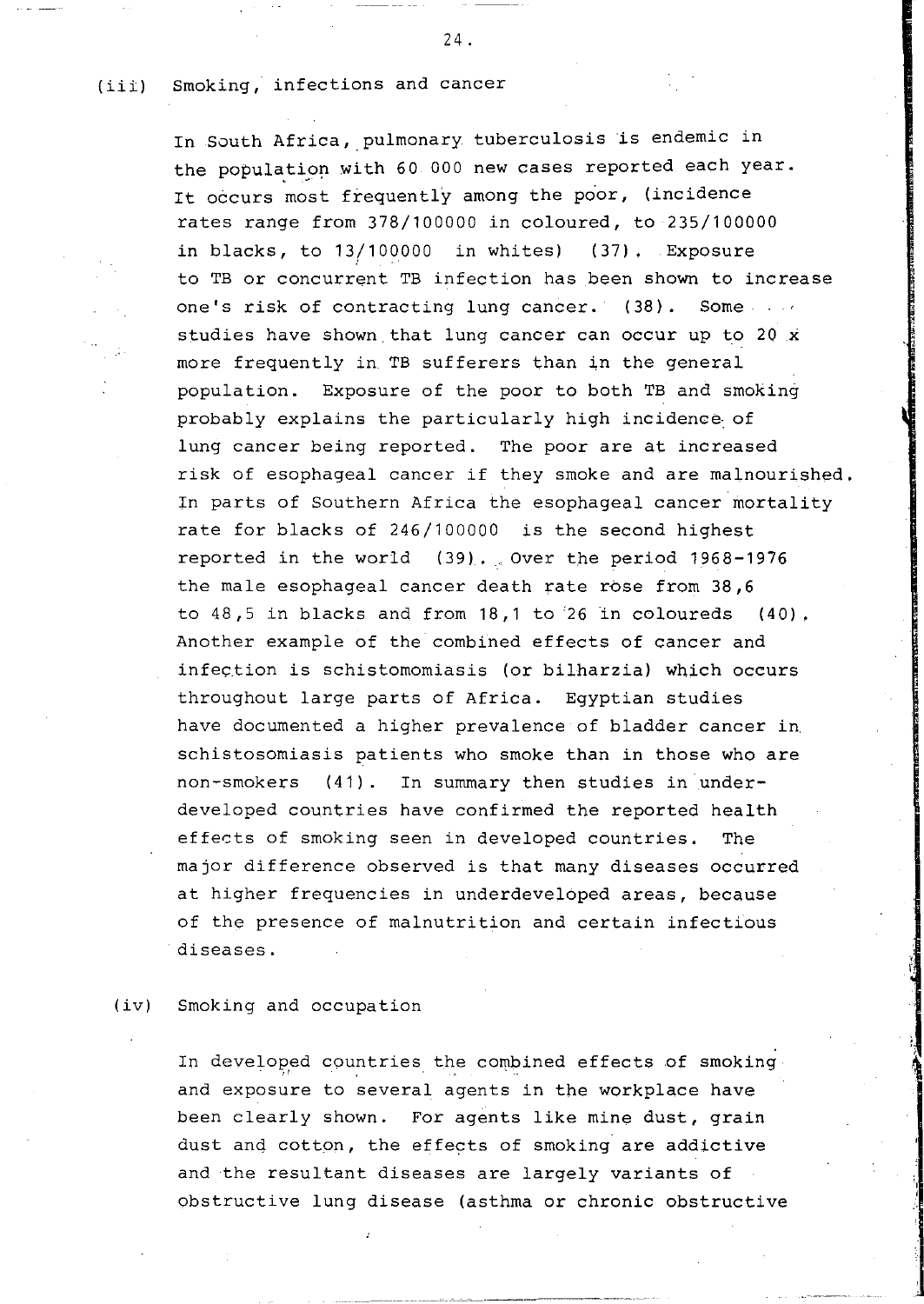lung disease, for example). Other agents like the radon daughters found in uranium mines and asbestos fibres (table 10) act synergistically with smoking, i.e. they have a multiplicative effect and they cause lung cancers. These associations are partly responsible for the changed approach of UK Trades' Union Congress in 1981 (1). It forbade smoking at Annual Conferences and undertook a programme to educate workers about the dangers of smoking.

Unskilled workers in underdeveloped countries are poorly protected against other known carcinogens (42) such as asbestos fibre. They work in industries where dust levels are never monitored let alone controlled and smoke high tar cigarettes. They face health threats on three fronts; in the workplace (toxic agents), at home (smoking and domestic fuel) and in their communities (TB and malnutritian). All three together contribute to the compromised health status of workers in poor areas. One last effect of smoking among workers is the tendency for employers to blame health effects solely on smoking and thus divert attention away from known occupational exposures. This occurs mainly when workers apply for compensation (43).

(v) Effect of smoking on health services

I

ŧ

For many poor countries smoking-related diseases impair the health development process. In the developed countries, these diseases became important after nutritional and infectious diseases had been largely eradicated. However, in most of Africa, health departments are struggling to eliminate these diseases of poverty. At the same time they will now be forced to siphon scarce financial and human resources into dealing with smoking-related diseases which demand the expensive sophisticated diagnostic and therapeutic resources of large hospitals (44). This is in sharp contrast with nutritional and infectious diseases which require a relatively lowcost preventive community approach.

## (f) Effects of smoking on agriculture

"Maize and tobacco need about the same amount of rain and maize grows well in places where the demanding tobacco can grow. It is therefore remarkable that the drought of 1973/4 (in Tanzania) caused a drop in the annual amount of maize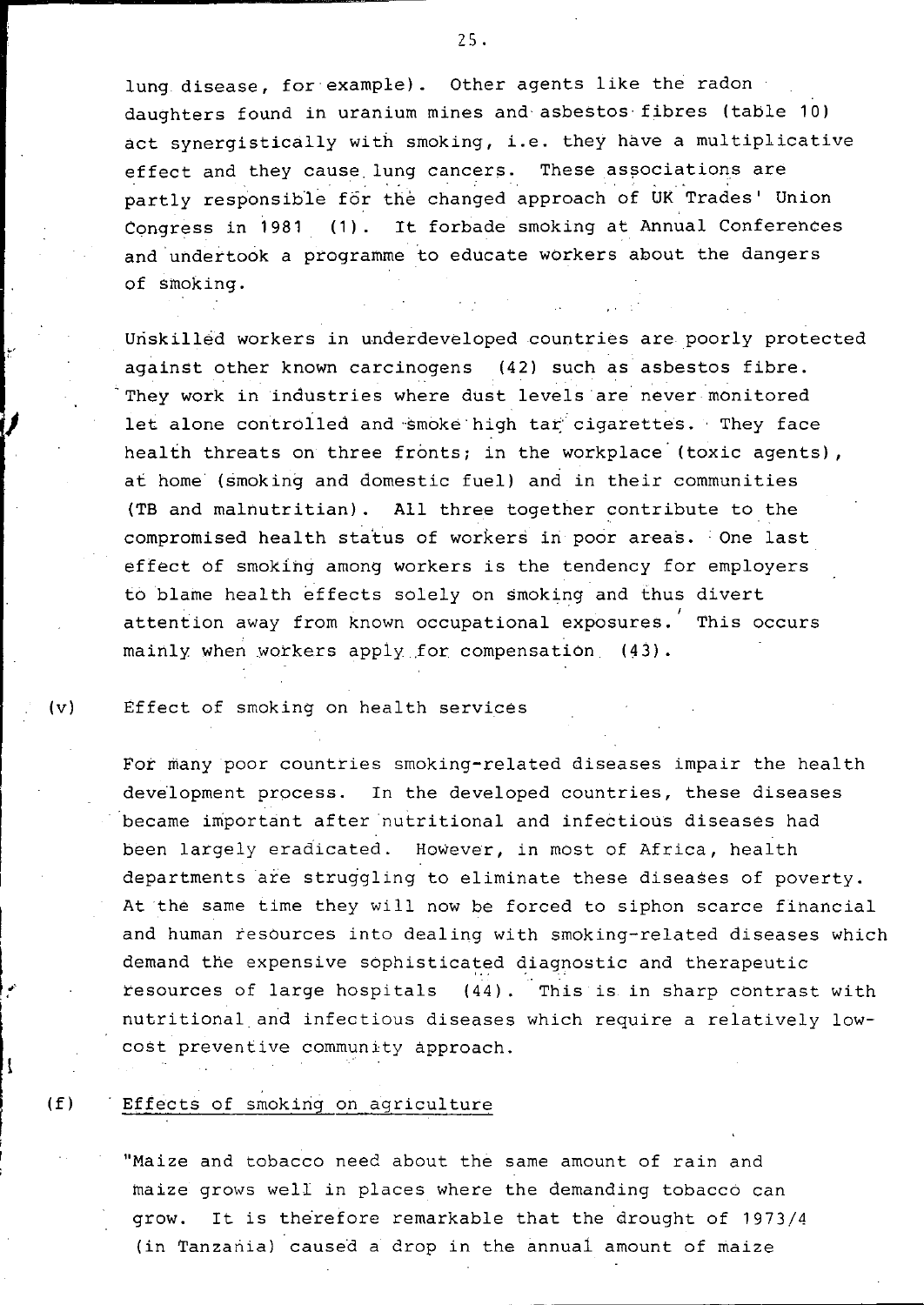TABLE 10

## LUNG CANCER MORTALITY/100 000 IN ASBESTOS WORKERS

| Non smokers: non asbestos workers | 11         |  |
|-----------------------------------|------------|--|
| Smokers ; non asbestos workers    | $\sim$ 122 |  |
| Non-smokers; asbestos workers     | 58         |  |
| Smokers : asbestos workers        | 601        |  |

Source: Selikoff, 1981 (51)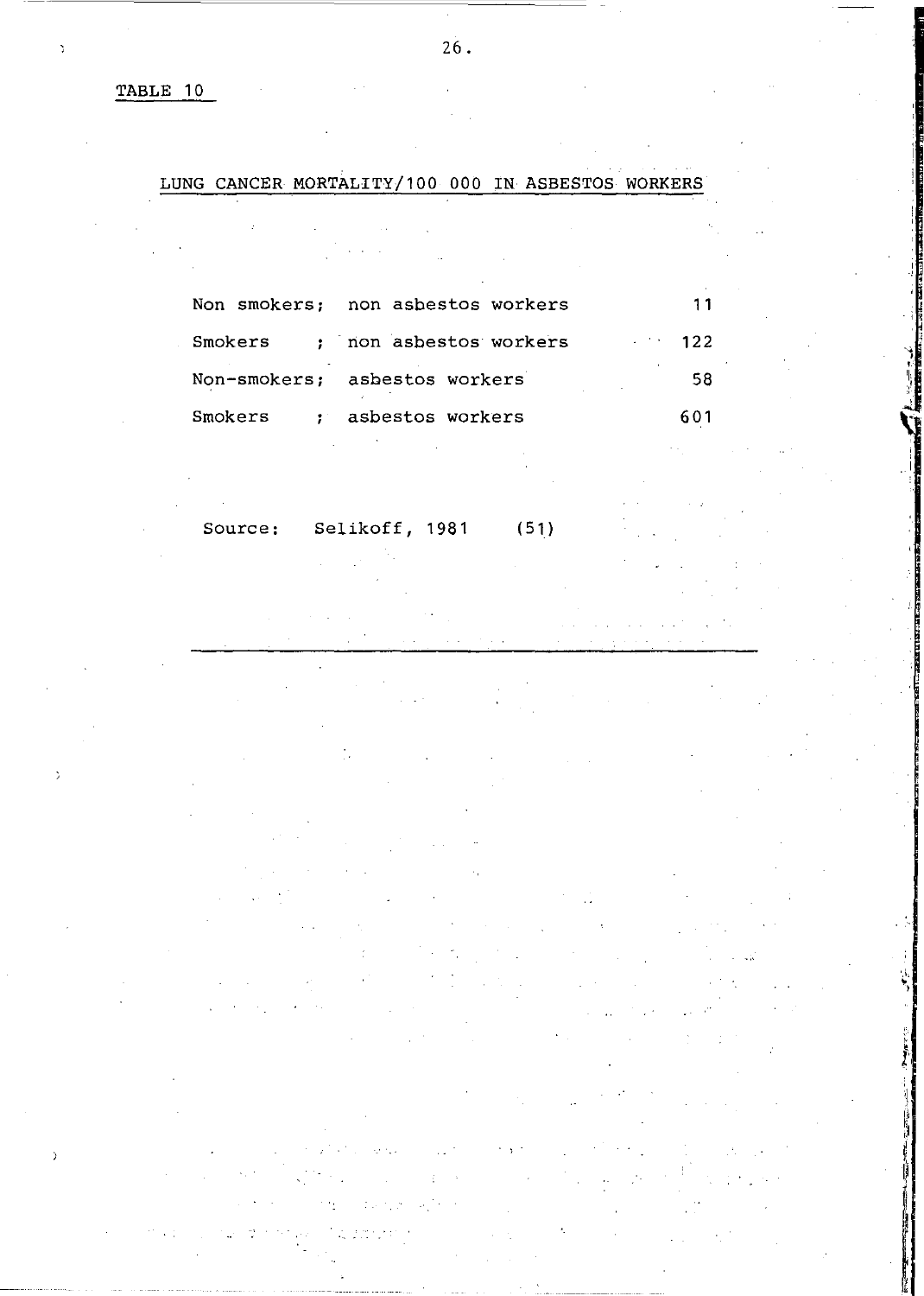marketed by a third, while tobacco output continued to grow".

Michael Von Freyhold (53)

## (i) Food imports

In the past, most African countries were self-sufficient in food. . This has changed since the onset of cash crop production on the continent. Crops such as tobacco and coffee for example, are usually grown for export. Since the real purchasing power·provided by agricultural exports rarely keeps pace with the price of manufactured goods that Africa imports (13) increased exports of produce are demanded to prevent running ihto a negative trade balance. In the case of tobacco, TTC's control the export price and are thus able to force countries to become depenqant on tobacco. The need to produce more tobacco leads to decreased availability of land for food. Since good quality arable lands are at a premium in most African countries, they are forced to use less arid areas for food cultivation. The effect of this has been that tobacco exporters in underdeveloped countries have had to import vast quantities of food. In Bangladesh, 137 000 acres of land are used for tobacco cultivation, yet hundreds of thousands of tons of grain are annually imported. For Pakistan, the cost of having tobacco as its major cash crop has meant that R200 million of edible oils alone had to be imported in 1981 (11). All major exporters of tobacco in Africa have to import large quantities of grain and other foodstuffs (table 11). This includes South Africa.

## (ii) Deforestation

Much of the tobacco grown in Africa is flue-cured. Tobacco plantations are therefore often located near forests since for one ton of tobacco to be cured, two to three hectares of forest are needed. 12 percent of all trees axed in Tanzania per year are used for tobacco curing (53). In other countries such as Nigeria and Kenya the increased deforestation of large areas has already resulted in serious soil erosion problems.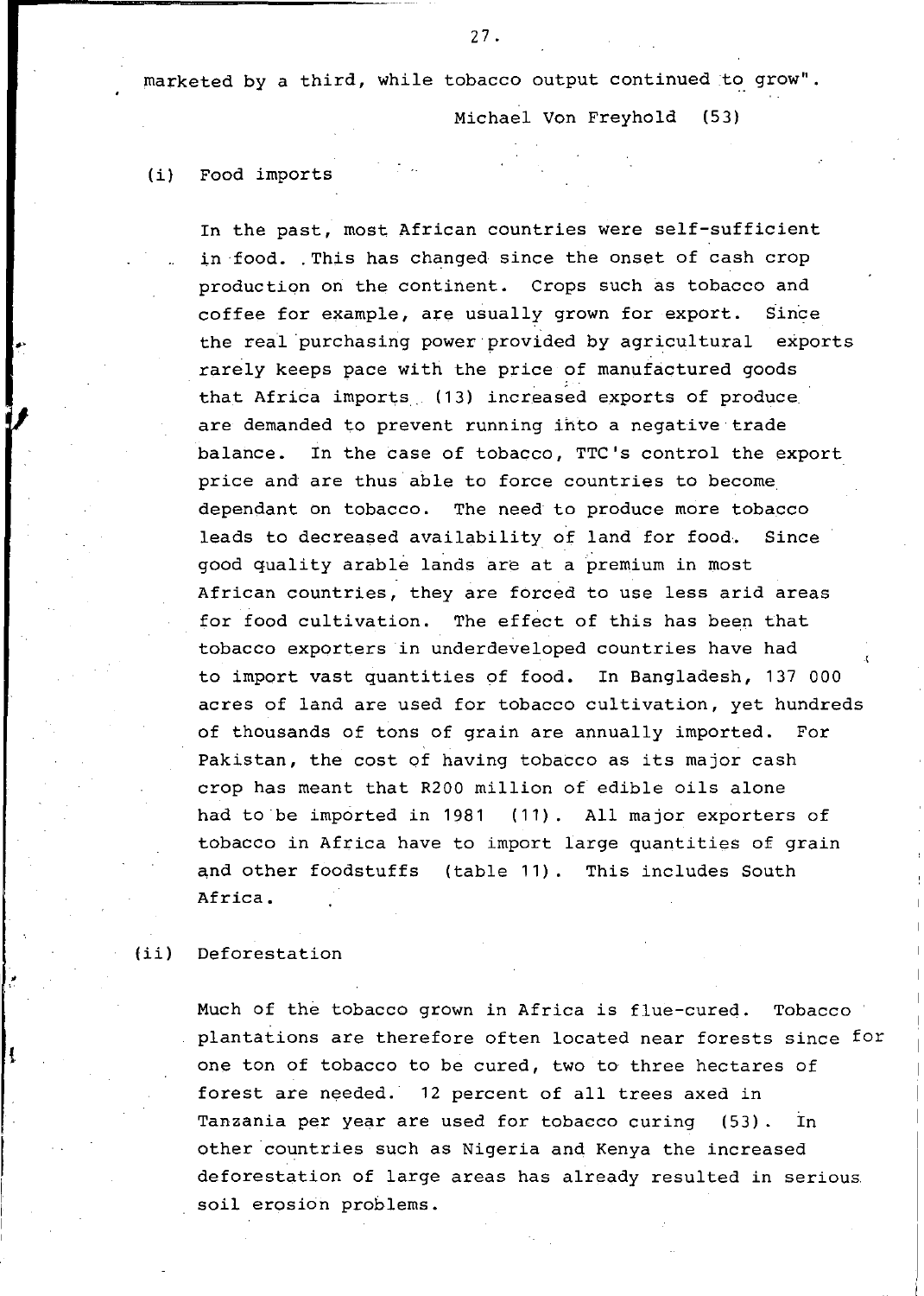TABLE **11** 

## TOBACCO EXPORTS AND FOOD IMPORTS

|                                 | Food Imports                         |                              | Percent of export       | earnings from tobacco |
|---------------------------------|--------------------------------------|------------------------------|-------------------------|-----------------------|
|                                 |                                      |                              |                         |                       |
| Malawi                          | 11% total imports                    |                              |                         | 55                    |
| Tanzania                        | 300 000 tons grain (1980)            |                              |                         | 6                     |
| Zimbabwe                        | $300\ 000$ tons grain (1984) 60 (46) |                              |                         |                       |
|                                 |                                      |                              | All control of the con- |                       |
| $\alpha \neq \beta$<br>Sources: | Hawkins, 1983<br>Dinham, 1983        | and the con-<br>(12)<br>(13) |                         |                       |
|                                 |                                      |                              |                         |                       |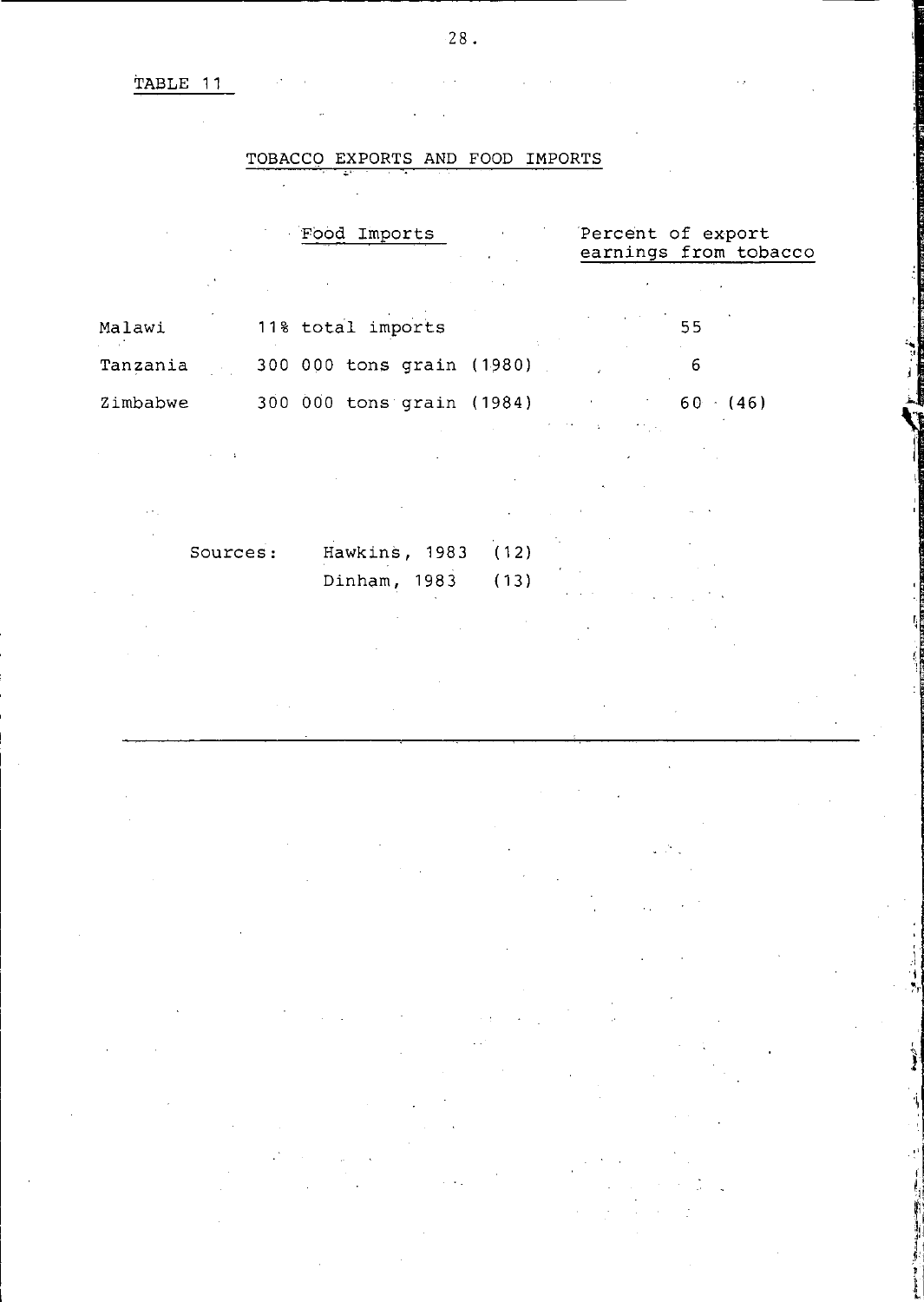### (iii) Unemployment

Tobacco·production is associated with employment problems in two ways. Firstly, labour is only needed during short seasonal peaks. This is disruptive to the development of a stable labour force.. Secondly, the industry is becoming more and more labour intensive. In the USA (1972) capital invested in tobacco manufacturing per producion worker was more than twice that invested in the average of all manufacturing industrY,outpaced only by the petroleum .industry (19,47) The newer technologies will progressively result in large scale unemployment as. they are applied in Africa.

#### (g) Economic implications of. smoking

Studies in Canada  $(12,54)$ , Poland and South Africa (15) have all refuted Tobacco Industry claims that smoking benefits a nation's economy. When the costs of smoking in developed countries are added to the additional costs in terms of agriculture, TTC dependency and the health dangers applicable in poor countries, it becomes apparent that smoking cannot be economically justified . Poor countries are particularly vulnerable both in terms of the already compromised health status of their populations and because of their need for food, to the full costs of smoking. Health care ,costs are having to be diverted from primary health programmes, larger tracts of land are being lost to food production and economies are becoming, more dependent on a single cash crop. Economic short term benefits that may accrue to these countries have already been shown to be longterm national liabilities.

#### ·1V •. Anti-smoking legislation,

 $\mathcal{F}(\mathcal{E}) = \mathcal{E}(\mathcal{E})$ 

In many developed countries, intensive anti-smoking campaigns ·have helped to reduce the prevalence of smoking. In the USA for example, the annual per capita cigarette use (less than 18 years) declined from 4300 in 1963 to 3845 in 1980, while the proportion of smokers less than 17 years old dropped from 41,7% in 1965 to 32,6% in 1980 (56). It is well recognised that although mass media campaigns have a limited effect in motivating smokers to quit, they are important in reinforcing non-smokers' (and ex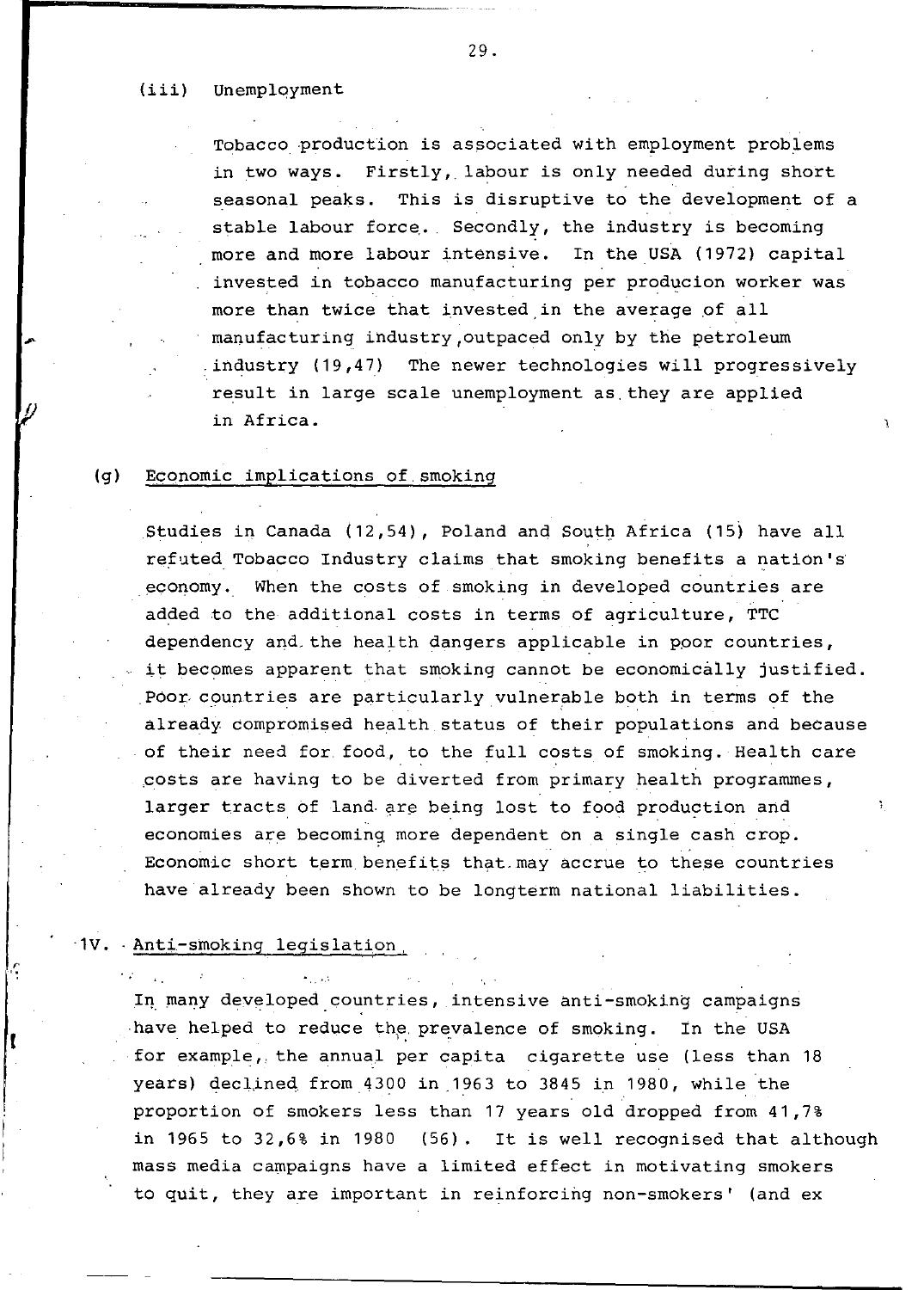smokers) behaviour (57,58). Anti-smoking legislation that adopts an holistic approach is therefore expected to achieve the greatest success. This approach includes educational measures (school, industry, health warnings on packets etc) smoking control legislation (enforcement of non-smokers rights to . clean air), tax increases on cigarettes as well as tobacco control measures. In the developed countries the struggle for strong anti-smoking legislation has been long 'and only partially successful. A recent success, when San Fransicans voted in a referendum to ban smoking in the workplace despite a R1,2 million campaign by the tobacco industry, demonstrated the lengths to which tobacco industry is willing to go in order to maintain their position (60).

Similar successes have not been reported in underdeveloped' countries. With the exception of Mocambique, Senegal and Sudan, no countries in Africa have meaningfully restricted cigarette advertising. In South Africa there is token legislation at' national and local level. Health warnings aiong with the tar and nicotine content of cigarettes were supposed to become mandatory from January 1982. This has been ignored and in February 1983, the Minister of Health stated that there were no plans to introduce legislation restricting cigarette promotion or use. He went on to say that "We have a verbal agreement with the Tobacco Board as far as advertising goes" and intimated that the industry was co-operating (61). International experience is that voluntary codes do not adversely effect sales but merely indicate governments' reluctness to use measures that would significantly change smoking habits, i.e. legislative control (59).

" i, j

I in the company of the company of

II i'

In the few cases where legislation exists, enforcement is rare. For example, despite legislation banning smoking in many areas controlled by the SA Transport Services, no prosecutions have ever been reported (62). In Cape Town there has been only one prosecution under their bye-law that restricts smoking in certain vehicles, premises and open food display areas (63) .

 $\mathcal{A}^{\mathcal{A}}$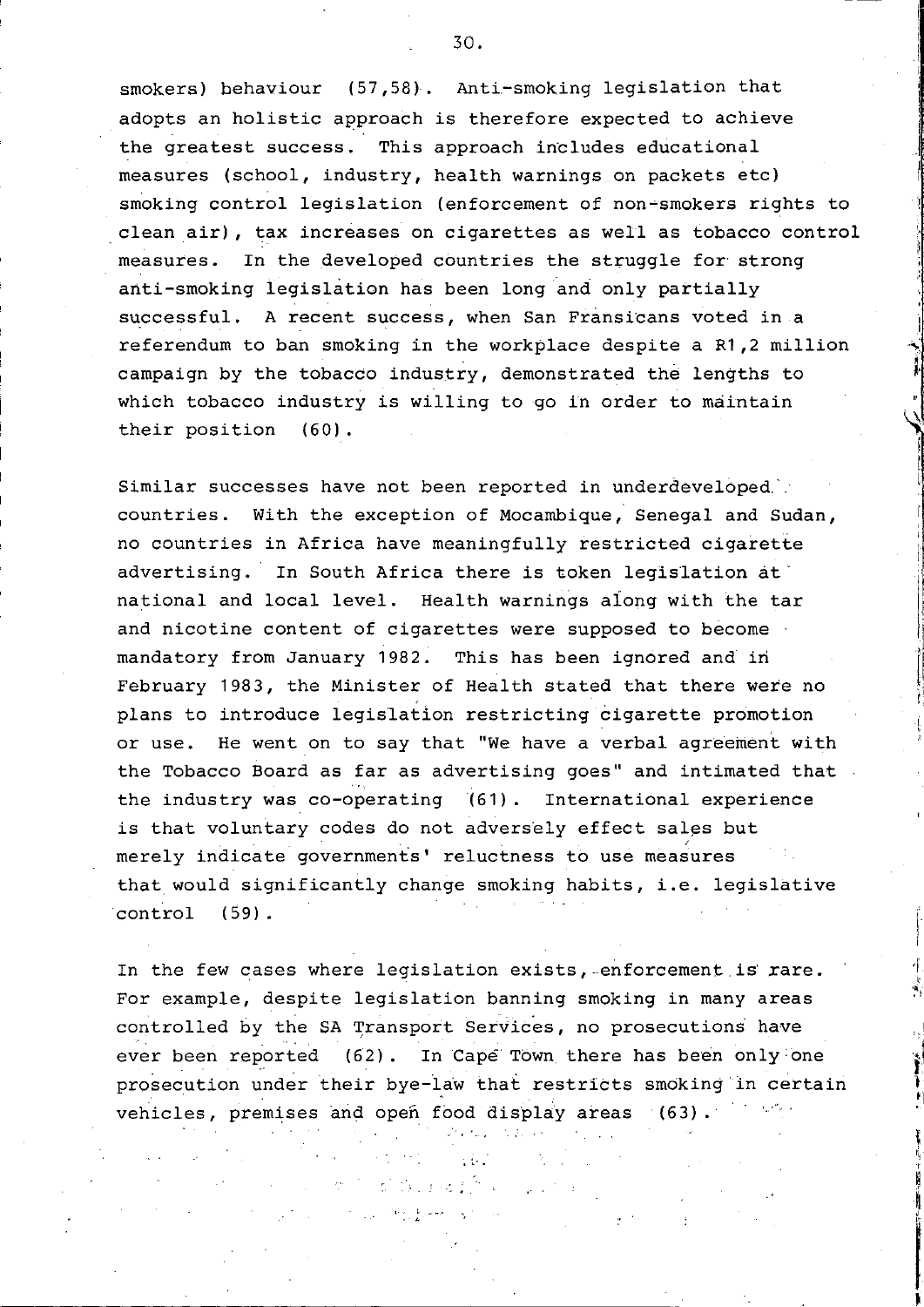#### V. Conclusions

The growth and influence of Transnational Tobacco Corporations in underdeveloped countries is discussed, Social economic and political pressures are shown to be crucial in creating and maintaining the 'need' for cigarettes. These pressures are generally ignored by those who resort to victim blaming i.e. using the argument that smokers are too weak to stop and therefore responsible for their plight.

This paper has shown that the effects of smoking are already being felt in underdeveloped countries. The poorer people inside developed countries as well as poor countries are increasingly suffering and dying from smoking-related diseases. They have an increased vulnerability to such diseases because of the high prevalence of co-existing infectious and nutritional diseases. Workers are at special risk because of their concomitant. exposure to toxic agents at work. The agricultural impacts are shown to include firstly, a decreased ability of underdeveloped countries to attain food-self sufficiency, secondly, increased deforestation of-large areas with its risks of soil erosion and flooding and finally disruption to the development of a stable labour force.

Finally, there is an urgent need for legislation in underdeveloped countries similar to that proposed by the Medical Association and to that unsuccessfully tabled in parliament byAlf Widman (14). Legislation must aim to reduce national and individual addiction to tobacco as well as protect the rights of non-smokers, especially infants, the elderly and those exposed to toxic agents on the factory floor. Tobacco manufacturers should not be allowed under the guise of freedom to promo'te products with known serious health dangers. Governments in underdeveloped countries should recognise that the so-called benefits of tobacco are already becoming major impediments to national development. Developed countries could help their poorer counterparts by banning the sale of high tar cigarettes and tobacco production methods to underdeveloped countries.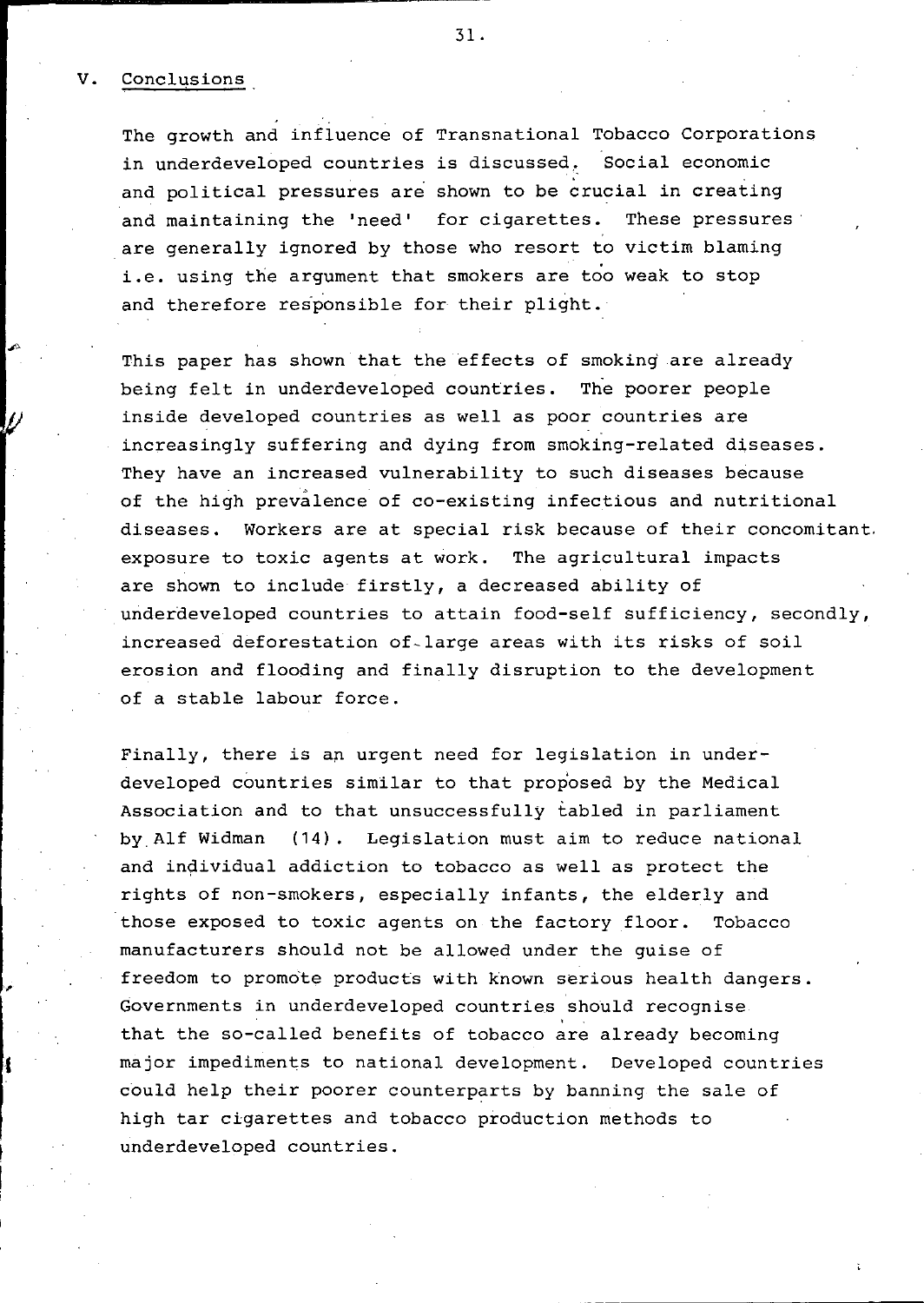I should like to thank Dr. Masironi (World Health Organisation), Mr. Baird (SA National Council on Smoking and Health) and the Action on Smoking and Health (ASH) for the invaluable information they so willingly provided. Unfortunately, the Marketing Manager of a local tobacco company, who gave me useful data, has asked not to be named.

"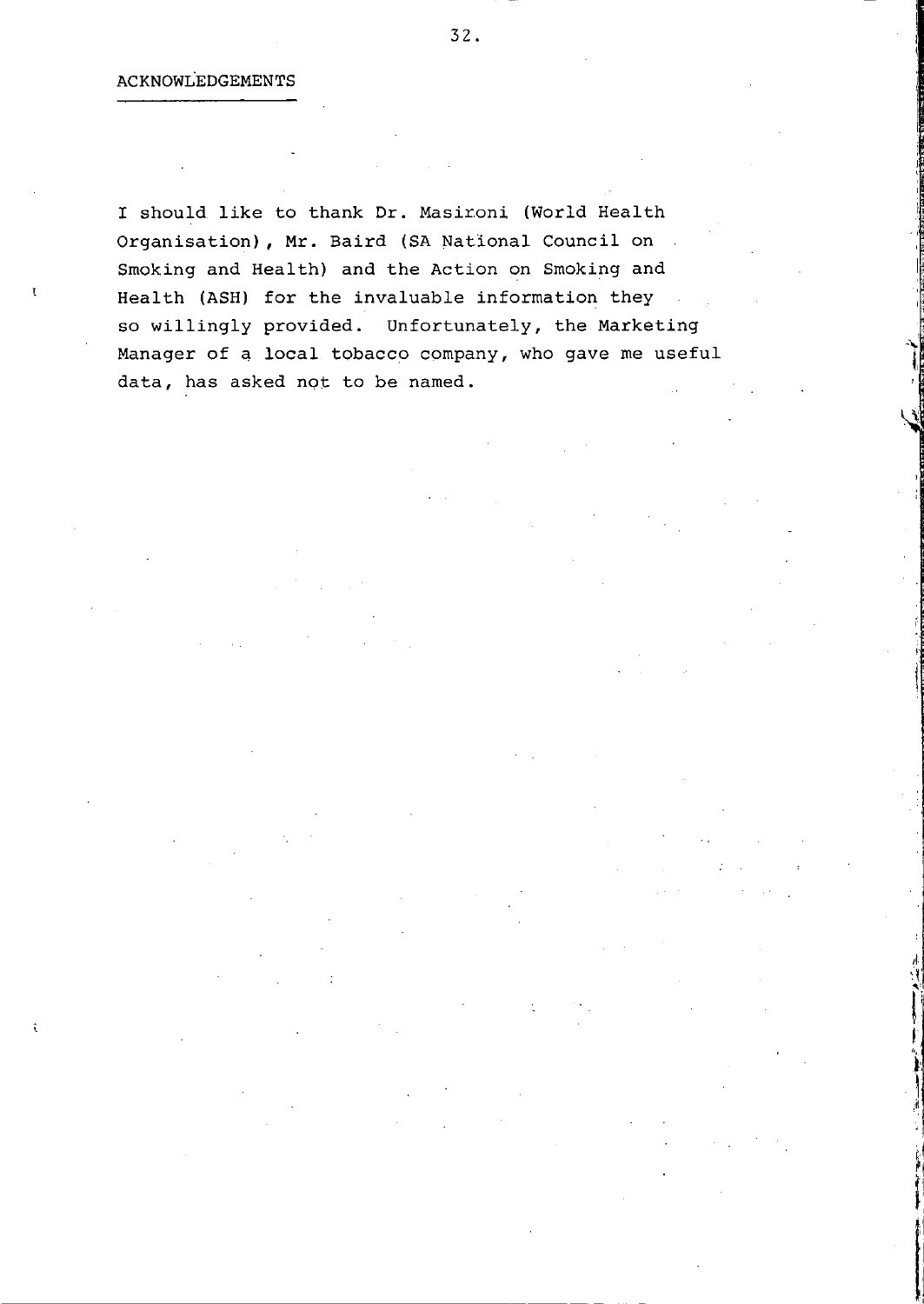#### References

- Royal College of Physicians. Health or Smoking? : London,  $1.$ Pitman Publishing Ltd., 1983.
- $2.$ Ashton, H. and Stepney, R. Smoking: Psychology and Pharmocology, Cambridge, University Press, 1983.
- $\overline{3}$ . USA Surgeon General. The Health Consequences of Smoking, Maryland, U.S. Department of Health and Human Services, 1982.
- 4. USA Surgeon General. Smoking and Health, U.S. Department of Health and Human Services, 1979.
- Tager IB; Weiss ST; Munoz A, Rosner B and Speizer F.  $5.$ "Longitudinal study of the effects of Maternal Smoking on Pulmonary Function in Children", N Engl J Med, 309 : 699-703 1983.
- $6.$ Shephard, R.J. The Risks of Passive Smoking, London, Croom Helm Ltd., 1982.
- Sutton SR, Russel MAH, Iyer R, Feyerabend C and Saloojee Y. 7. "Relationship between cigarette yields, puffing patterns and smoke intake: evidence for tar compensation?", BMJ,  $285:600 - 606,1982.$
- Editorial. "Anti-smoking film slips legal noose, 8. New Scientist, October 13: 17, 1983.
- $9.$ Levi J and Havindou M, Economics of African Agriculture, London Longmans Group Ltd, 1982.
- $10.$ United Nations, The Economic significance of tobacco, FAO, Rome, 1982 (ESC: MISC 882/1).
- World Health Organisation, Smoking in Developing Countries :  $11.$ Papers presented to a WHO Workshop, Sri Lanka, WHO, Geneva, 1983. (WHO/SMO/83.2).
- $12.$ Hawkins T. "Tobacco sales crucial for Harare", Financial Times,  $7 - 4 - 1983.$
- 13. Dinham B and Hines C, Agribusiness in Africa, London, Earth Resources Research Ltd., 1983.
- $14.$ Muller M, Tobacco and the Third World: Tomorrow's epidemic? London, War on Want, 1978.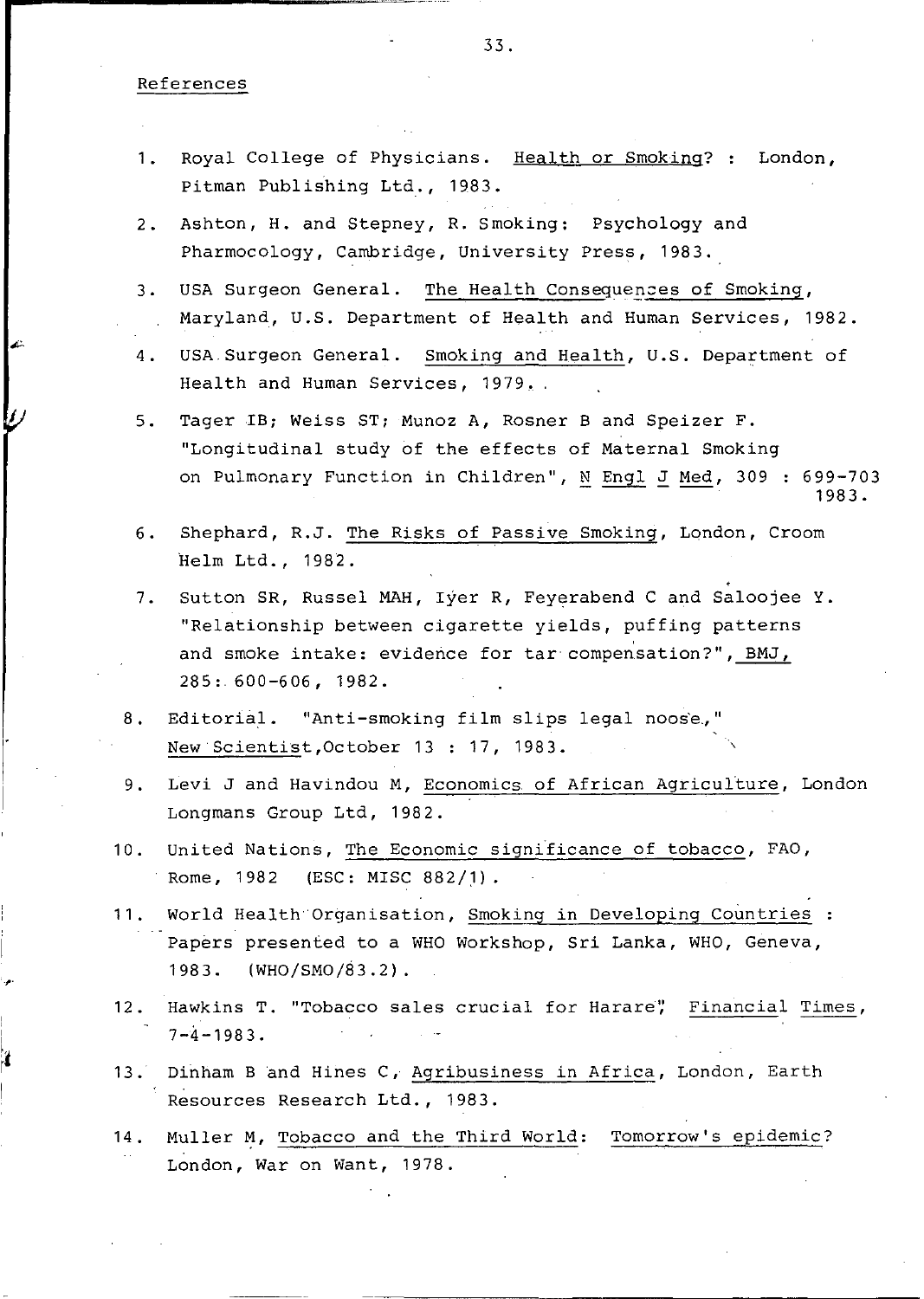- 15. Yach D, "Economic aspects of smoking in South Africa", S Afr Med J, 62: 167-170, 1982
- 16. Currie K and Ray L. Tobacco in Keyna Monitoring the Activities of the Bat, Lancaster, University Press, 1981.
- Rembrandt Manufacturing Corporation, Quality above all,  $17.$ Epping, Printpak,  $1972...$ Report Factor

18. Rupert A, The Unpredictable Economy, Stellenbosch, Rembrandt . <sup>5831</sup> (Group Ltdugan 983. Stilled and any

- and the clairmonte FR As World Tobacco: Dynamics of Oligopolistic Annexationism", Economic and Political Weekly, 14: 1331-1344, 1979 mosleud bus d'assach (\*
	- $20.$ Industry Viewpoint, Cigarette Manufacturing Industry and Tobacco Board, 1980. state for the con-
	- Leu RE, Economic Aspects of Smoking, Geneva, World Health  $21.$ Organisation, 1982 (CVD/SMO/EC/82.19). And the season
	- $22.$ Buys KS, Personal Communication, Rembrandt Tobacco Corporation S.A. Ltd., 8 June 1983.
	- 23. Sinnott PRJ, Gillian RJ and Kyle PW, The Relationship between total cigarette advertising and total cigarette consumption in the UK, London, Metra Consulting Group Ltd., 1979.
	- Editorial, "Global demands Soars", Financial Mail, May 8 :  $24.$ 43 - 22 - 81 P  $621 - 624$ , 1981.
	- $25.$ Toha A and Ball K, "Smoking and Africa: The coming epidemic", BMJ, April 5: 991-993, 1980
	- $26.$ Van Der Burgh C, Report on Smoking habits in SA, Human デコロー 土 Sciences Research Council, Pretoria, 1979.
	- Sciences Republic Contraction, Rembrand 103334 11
- a 28. Prout S and Bernatar SR, "Smoking in white high-school children in Cape Town",  $S$  Afr Med J, 63: 483-486, 1983. iker-s-r
	- 29. Collins M and van Roggen J, "Smoking brand consumption by socio-economic class in Cape Town", 4th yr Community Health if<br>Project, UCT, Cape Town, 1984.
- M. Tessoo and the Third World: Tonorrow's Budnetch Harriman E, "Do cigarettes cheat the car tables?", New<br>Scientist, July 14: 85-87, 1983. "And a red , nobel .  $\phi$  :  $30.$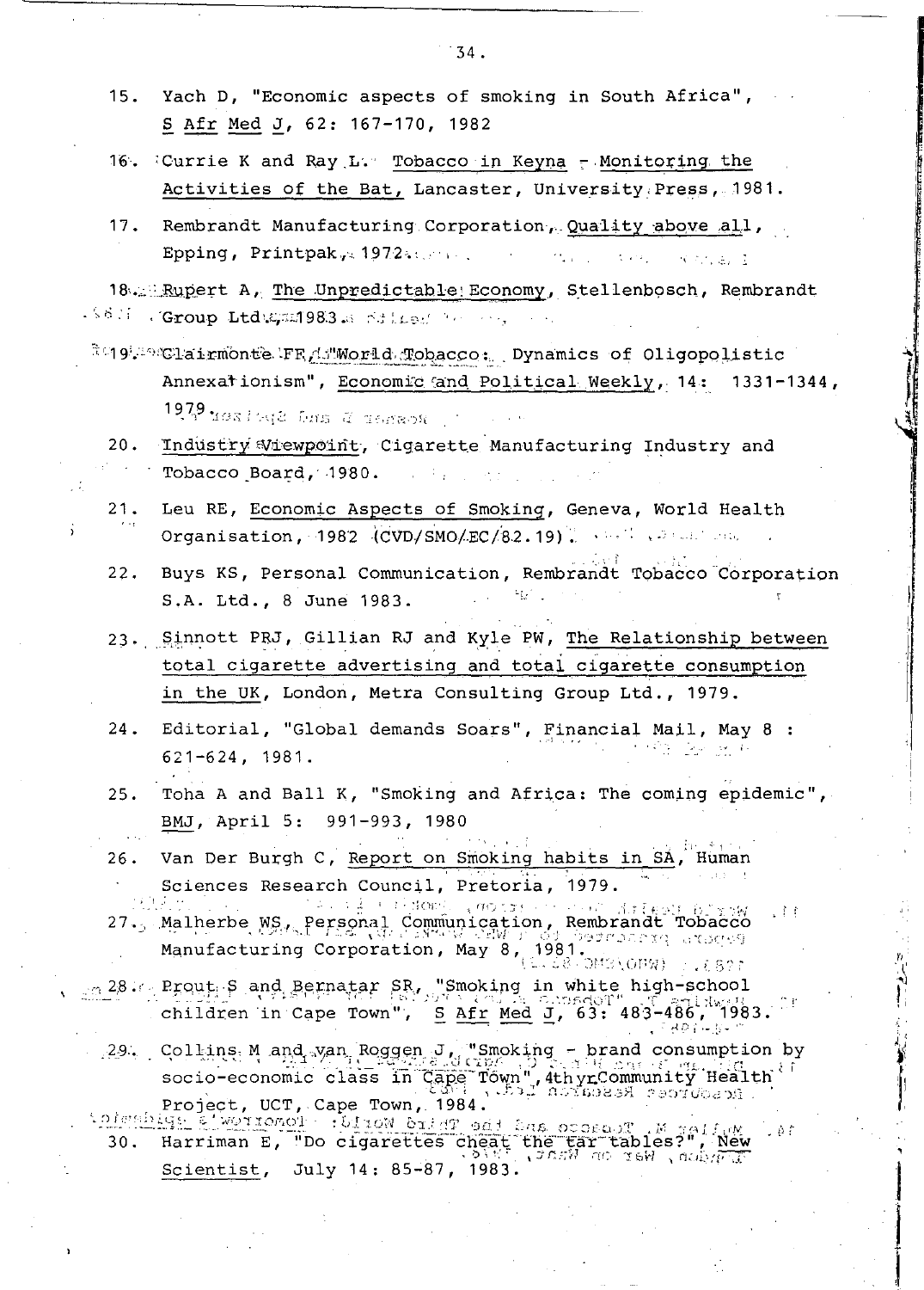- Awotedu (AA) Higenbottam TW and Onadeko BOT; FTars nicotine and .05  $31.$ carbon monoxide yrelds of some Nigerian cigarettes " JeEpid and Comm Health, 37: 218-220, 1983. 49: 979-925, 1975.
- Bradshaw Ef Unpublished data; Franskei Oesophageal Cancer Study ?? 1983.  $32.$
- $33.$  $.12$
- Elegbeleye 00, "Bronchial Carcinoma in Nigeria", SE.Afr, MedAJ,  $34.$ Vor Freyhold M, Ujamas Villages in Panza 1259 alsofonden, VS.
- $35.$ Persand V, "Cancer Incidence in Jamaica: an 18-year analysis (1958-1975) " MI Med J 25: 201-214, 1976<br>Jackson B, "Smoking and Teel C, 25: 201-214, 2016  $53.7$
- $36.$ Nicolaou N, Conlan AA, Hurwitz, S, and Pool R, a Lung cancer
- respectability in urban Blacks", S Afr Med U, 63: 37976676.<br>
Safr Med U, 63: 311-83, 1983.<br>
Willcox PA, Benatar SR and Potgleter PD, "Use of the flexible"  $37.$ tubercurbsis > Inorax; 37: 35984604; 198220910197 101 sidned
- Department of Health, "TB Incidence by Population Group ...  $38.$ 55. Wynder EL and Hoffman D, "9884ce8-61.000amo9"1qHew"2881x281,
- 39. Bradshaw E. McGlasham ND and Harington JS, "Oseophageal-cancer: Smoking and drinking in Transkei" Institute of Social and Economic<br>Research (Raper 27, Grahamstown, 1983, 2013), 2013, 1, 2008, 2008, 2009<br>Research (Raper 23, Srahamstown, 1983, 2014), 710468 secreors
- 40. Bradshaw E and Harington JS, Cancer among Black populations,  $.73$ Alan Abriss, and , we your point with the sur  $B$ en-bira  $a_i$
- vulue c and Kunze M, "Smoking and biseases in Developing countries" 41. World Health Organisation, Geneva, 1982; SdvA/SMO/EC/82-3)02
- schafbard Mand-Bradshawng; wshoking pattarnsam Christansolnd .80  $42.$ Indians of hatHl Witht Comber; 44587484751581969 spreader
- Sterling TD "Does smoking kill workers or working kill smokers?  $43.$ IntadaHealtheservaes. 437-452, 21978.0 at Arland case ou some  $59.$
- WHO, "Report of an International Conference on Smoking and Health 44. in Mbabane, Swazrland", WHO, Geneva; 1982) WHO/SMO/82:4) daA  $60.$
- 45. Masironi<sup>e</sup>R and Roy<sup>S</sup>L, "Smoking in Developing countries"; who  $.16$ International-Clearinghouse.on: Smokingcand Health Information, ca Geneva, 1983 ) WHO/SMC/83,1).  $1.490980/5151.$ thas-aberda.
- Benatar SR, "Smokang and Chronic Respiratry Symptoms in it 46. . C.A 11 to 15 year old children"<sub>915</sub> S. Afr<sub>T</sub>Med<sub>6</sub>J, 56: 301-304, 1279.
- Seftel HC. "The first published chemical analyses of smoke 47. فرط د from South African cigarettes SAfr Medgl<sub>7</sub>) 55;  $7487748$ , 1979
- Stolley PO, "Lung cancer in women five years later, situation 48. worse", New England J Med, 309: 428-429, 1983.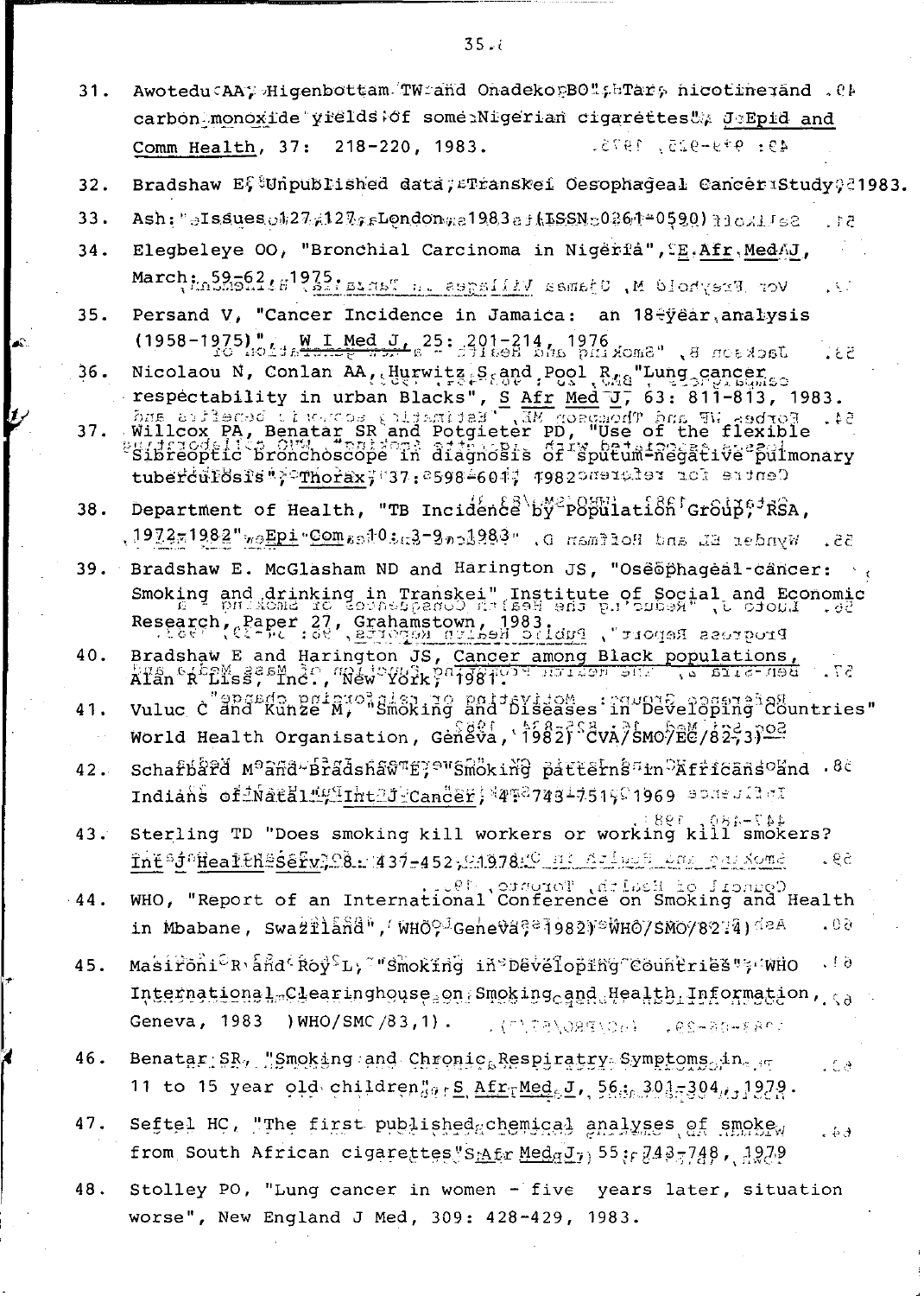- 49. Bradshaw E and Harington JS, "The Changing pattern of Cancer Mortality in South Africa, 1949-1969", SAF Med J 49: 919-925, 1975.
- 50. Bradshaw E, Personal 2ommunication, February 1983.
- 51. Selikoff IJ, "Two comments on smoking and the Workplace", AJPH, 71.92, 1981.
- 52. Von Freyhold M, Ujamaa Villages in Tanzania, Heinemann, London, 1979.
- 53.. Jackson B, "Smoking and Health a new generation of campaigners", BMJ, 287: 483-484, 1983.
- 54. Forbes WF and Thompson ME, "Estimating economic benefits and losses associated with Cigarette Smoking", WHO collaborating Centre for reference on the Assessment of Smoking Habits, Ontario, 1983 (WHO/SMO/83.3).
- 55. Wynder EL and Hoffman D, "Tobacco and Health", New Eng Med J, 894-901, 1979.
- 56. Luoto J, "Reducing the Health Consquences of Smoking a Progress Report", Public Health Reports, 98: 34-39, 1983.
- 57. Ben-Sira Z, "The Health Promoting Function of Mass Media and Reference Groups: Motivating or reinforcing change", Soc Sci Med, 16: 825-834,1982.
- 58. Nothco.tt HC and Jarvis GK, "Government Influence, Media Influence and Quitting Smoking", Can J Pub Health, 72: 447-480, 1981.
- 59. Smoking and Health in Ontario: A Need for Balance, Ontario Council of Health, Toronto, 1982.
- 60. Ash Supporters News, Issue 1, London 1983/84.
- 61. Hansard, Government Printer, Cape Town, 26-05-83, G.5-G12.
- 62. South African Transport Services, Personal Communications, 1983-06-29. (HQ/PRO/57/2) .
- 63. The Medical Officer of Health,Personal Communication Health Department, Cape Town, 1983. (1/22/2).
- 64. Widman AB, Smoking Control Bill, Government Printer, Cape Town, (B.81-83) (ISBN 0 621 08015 2).